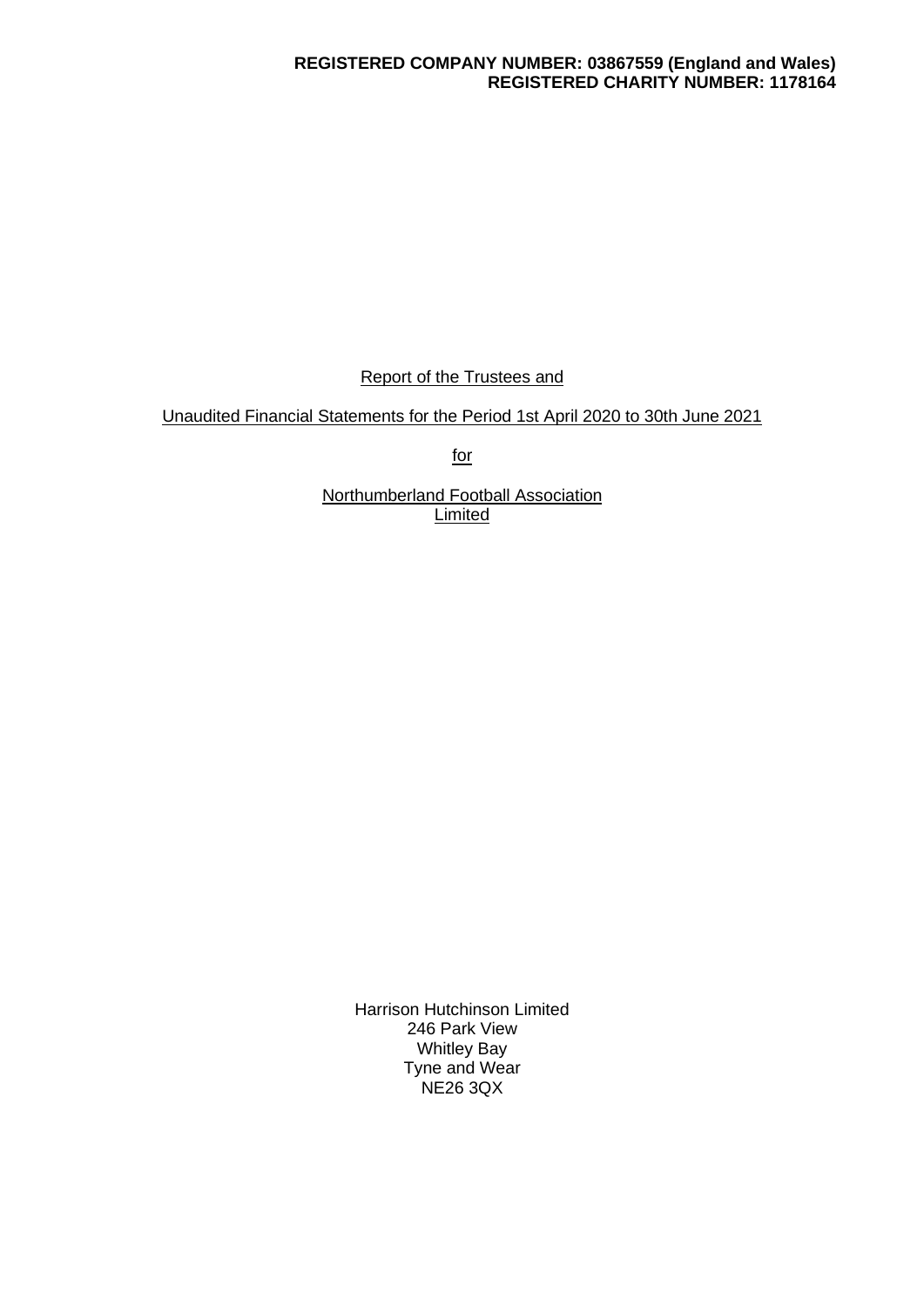## Contents of the Financial Statements for the Period 1st April 2020 to 30th June 2021

|                                            | Page     |  |
|--------------------------------------------|----------|--|
| Report of the Trustees                     | 1 to 10  |  |
| Independent Examiner's Report              | 11 to 12 |  |
| <b>Statement of Financial Activities</b>   | 13       |  |
| <b>Statement of Financial Position</b>     | 14 to 15 |  |
| <b>Statement of Cash Flows</b>             | 16       |  |
| Notes to the Statement of Cash Flows       | 17       |  |
| Notes to the Financial Statements          | 18 to 27 |  |
| Detailed Statement of Financial Activities | 28 to 30 |  |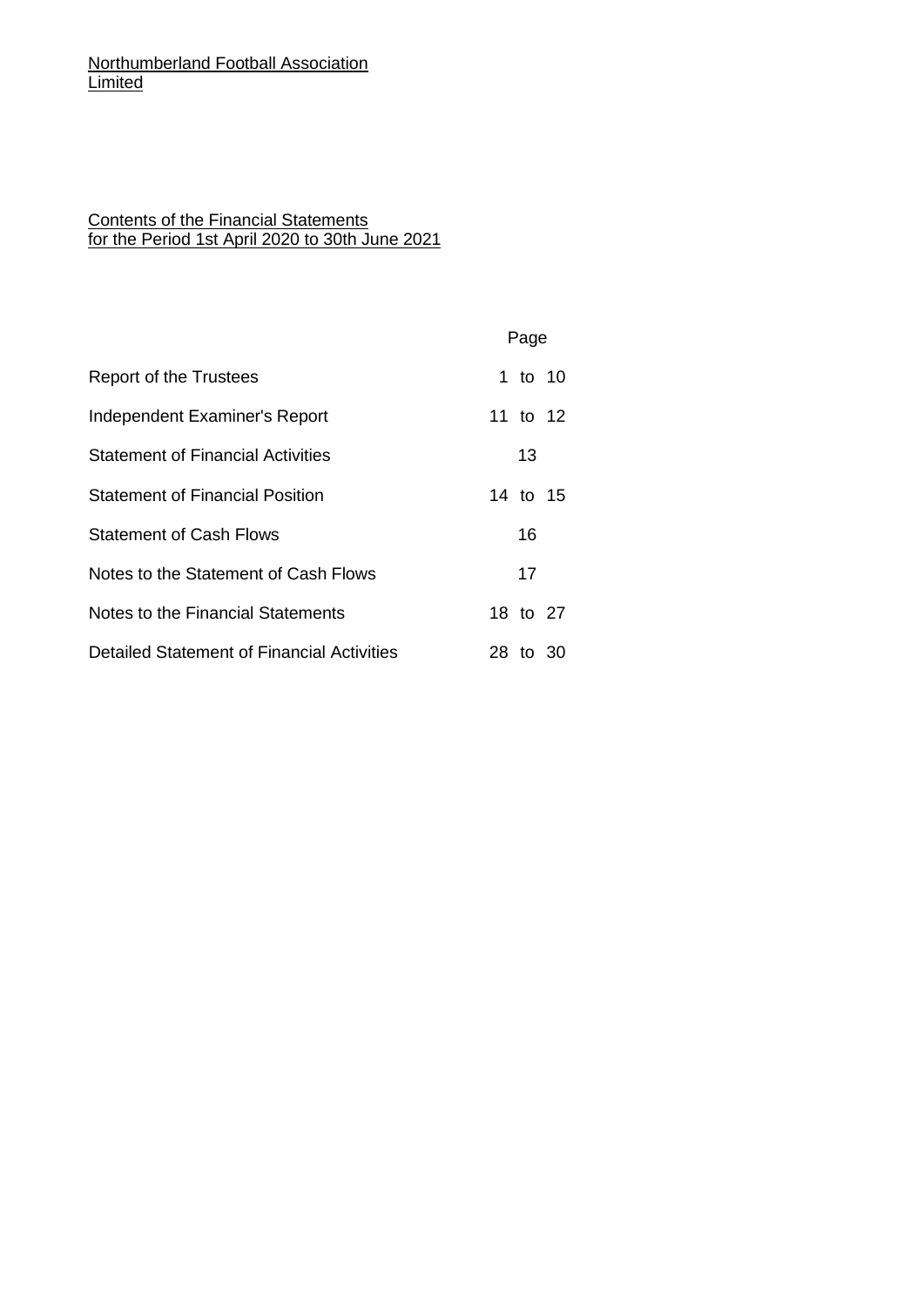Report of the Trustees for the Period 1st April 2020 to 30th June 2021

The Trustees (who are also directors of the charity for the purposes of the Companies Act 2006), present their report and the financial statements of the charity for the period ended 30<sup>th</sup> June 2021.

The financial statements comply with the Charities Act 2011, the Companies Act 2006, the Memorandum and Articles of Association, and Accounting and Reporting by Charities: Statement of Recommended Practice applicable to charities preparing their accounts in accordance with the Financial Reporting Standard applicable in the UK and Republic of Ireland (FRS102) (effective 1st January 2015).

Prior to its registration as a charitable company, Northumberland Football Association Limited was a not-for-profit organisation, established to promote and administer the game of association football in the county of Northumberland. The company was formally registered as a charity with the Charity Commission on 30th April 2018, with a charitable purpose which continues its work to promote and administer football in the county of Northumberland in its pursuit of advancing amateur sport, health and education.

## **OBJECTIVES AND ACTIVITIES**

### **Objectives and aims**

These are for the public benefit generally but with particular reference to the inhabitants of the County and its surrounding areas.

1) to promote, develop and support community participation in healthy recreation by providing or assisting in the provision of facilities for the playing of the game and such other sports or physical activities which improve fitness and health;

2) to advance amateur sport by promoting the amateur playing of the game and such other sports or games which promote health by involving physical or mental skill or exertion and which are undertaken on an amateur basis;

3) to advance education (including academic and physical education) by such means as the Trustees think fit including helping and educating children and young people by providing facilities for the playing of the game and other sports as to develop their physical, mental and social capacities that they may grow to full maturity as individuals and members of the community.

4) helping and educating persons involved in the coaching and/or refereeing of the game by providing relevant tuition and/or resources; and

5) to relieve people with disabilities, learning difficulties or ill-health by the provision of facilities for the playing of the game and other sport, recreation or leisure time occupation in the interests of social welfare and with the object of improving the conditions of life of such people.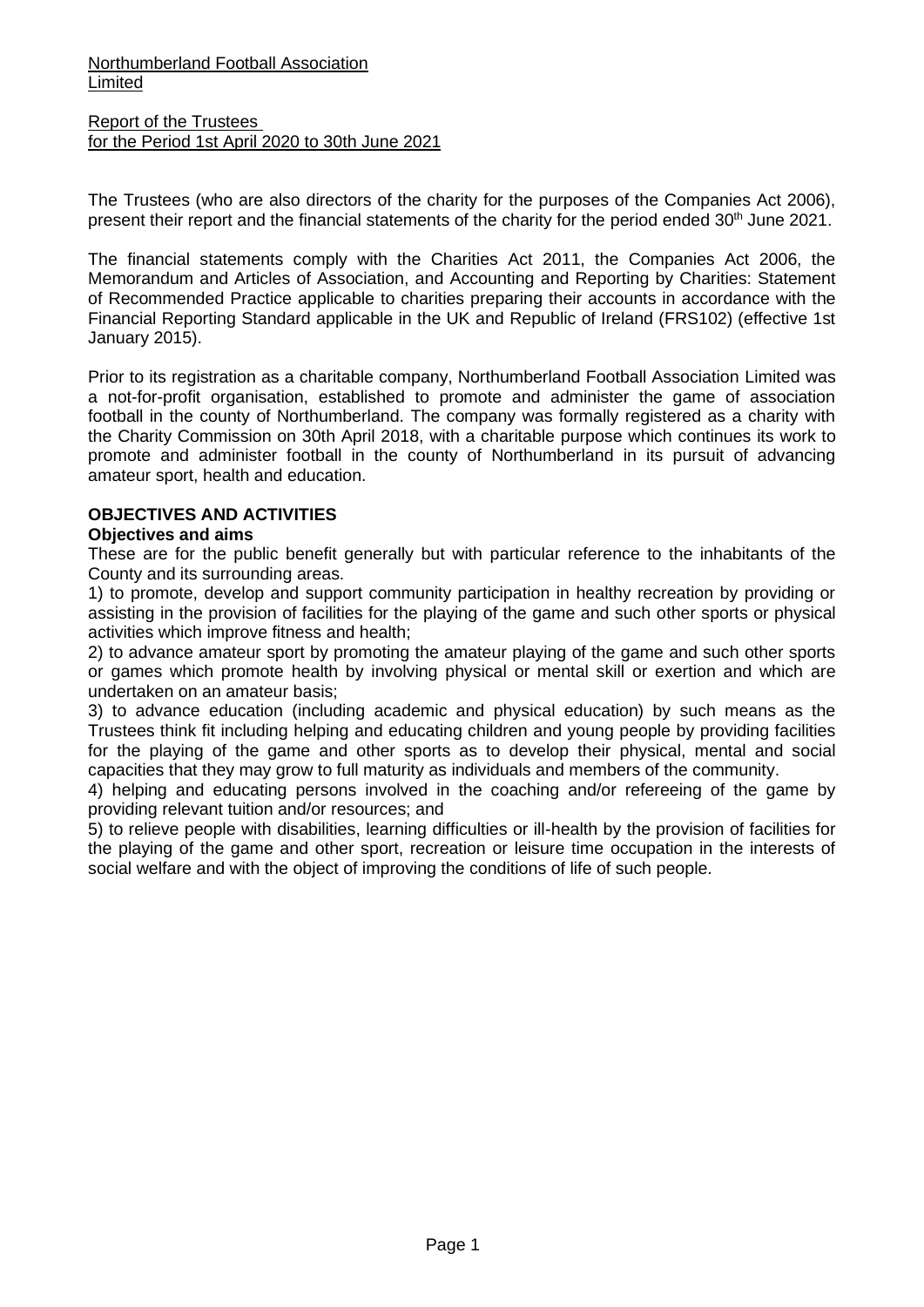# **OBJECTIVES AND ACTIVITIES Significant activities**

## **Progress and achievements**

Season 2020-2021 was unique in many ways, the impact of the COVID-19 pandemic on society seeped into all walks of life and grassroots football was in no way shielded from this. Ultimately, on review, the greatest achievement of the past season must be the amount of grassroots football which was completed under the most difficult circumstances. The teamwork from The Football Association nationally, through the County FA, league, club, and volunteer network must be applauded in ensuring many participants had access to their grassroots vocation. Northumberland FA wishes to thank everyone who engaged and worked tirelessly to impose safety measures and procedures all with the goal of keeping the game going. We hope as a County FA we have been able to take a leading role in the continuation of the provision, although not easy at times, the County FA has stretched its resources to try and engage participants and keep them involved with safety as our number one consideration at all times.

### **Corporate Governance**

Despite the pandemic, work has continued on Northumberland FA's work towards compliance with The FA's Code of Governance for County FA's. At the time of writing the County FA is 86% compliant with the standard. We hope to achieve full compliance with both the standard and Tier 3 Sport of England Governance over the course of our next three-year strategy.

Working towards the standard has led to considerable changes in the makeup of Northumberland FA's Board. To ensure the Board has the correct impact on the grassroots game it serves, new role profiles were designed for all Board members with an open recruitment process taking place to appoint Directors. The roles were designed to ensure key parts of the business and the game would be championed across the key decision-making body in the county.

The current makeup of the County FA's Board is;

Chair: Steve Ord Finance Director: Lauri Chandler Vice Chair (also Commercial Lead): Alistair Jenkins Safeguarding Champion: Steve Swinyard Growth & Retention: Phil Cullerton & Derek Booth Youth Football: Wilton Holmes Culture & Personnel: Judith McMinn Health & Safety: Caroline Ball Inclusion Advisory Group Chair: Jess Callaghan

Stepping away from Director roles were Frank Scantlebury and Paul Nesbitt, the County FA wishes to put on record its appreciation to both Frank and Paul for their incredible service as Directors. Both Frank and Paul continue to serve as Council members, and we look forward to their continued service for the county.

The membership of the Northumberland FA Council continues to grow with representatives from the Northumberland Football League, North Northumberland League, North East Combination League and Schools Football bringing their input and expertise to the Council group and necessary committees. The role of Council has continued to be crucial in providing views from the grassroots community and acting as a mouthpiece for the work undertaken by the County FA.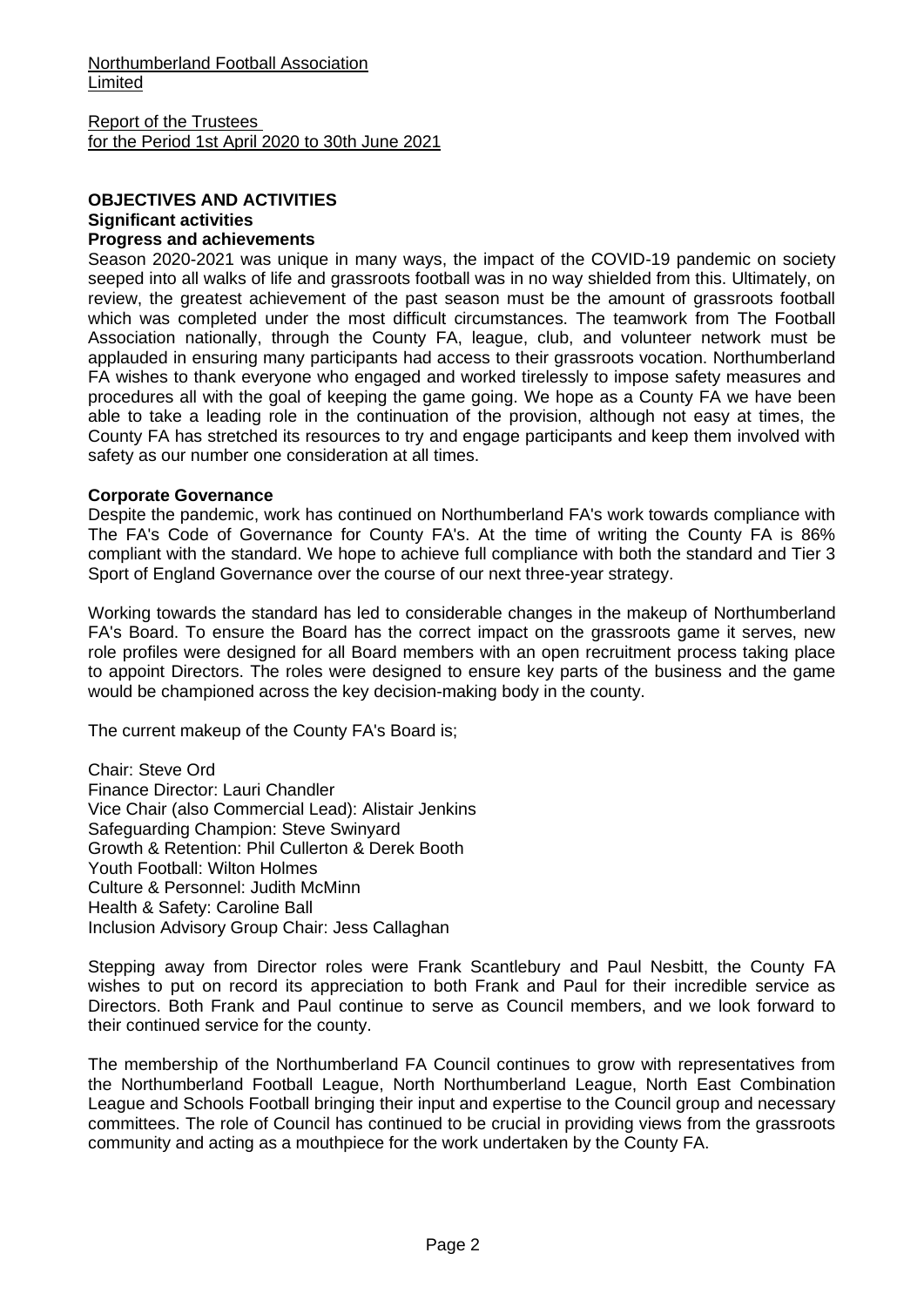#### **OBJECTIVES AND ACTIVITIES Executive Workforce**

The financial impact of the COVID-19 pandemic led to a reduction in funding that the County FA received from The FA to facilitate grassroots football in Northumberland. As a result, the Board agreed to a workforce review of the executive workforce to bring the County FA into line with the agreed priorities of The FA as well as the new financial realities the County FA now faces. As a result of the restructure, Rachel Carter (Head of Administration), Scott Flynn (Facilities Officer) and Kevin Azzopardi (Referee Development Officer) all left the County FA in the early autumn of 2020. We wish Rachel, Scott, and Kevin the very best of luck in all their future endeavours.

The operational workforce of Northumberland FA is now organised into three distinct departments; Participation, Compliance and Business Development. This change has created real clarity in roles and responsibility with a view to the County FA achieving its strategic aims and objectives from 2021 onwards.

In July 2021, Angela Forster (Head of Compliance, Inclusion and Safeguarding) left the organisation. Angela made an incredible contribution to the work of the County FA during her nearly two years with the organisation and we all wish her the very best for the future. Replacing Angela will be Dean Buckle who will join Northumberland FA from late September 2021.

In August 2021, the Board of Northumberland FA decided that the role of Assistant Referee Development Officer was not part of the workforce plan moving forward and as a result the secondment agreement between the County FA and Northumberland Football Leagues for post holder Lee Scott ended. Lee and the league assisted the County FA massively at a crucial time for the Association and we are very grateful for this assistance.

We are looking forward to this skilled and committed workforce driving the work of the County FA for at least the next three years.

## **Business Development**

At the start of last season we launched a new Communications Plan for season 2020-2021 with key targets identified. Despite the impact of COVID-19 on our work, we have broadly met these targets. Our social media channels, website and newsletter have seen good growth over the past 12 months, allowing us to get our key messages to an ever-wider audience. The monthly newsletter, Facebook, Instagram, and LinkedIn have all seen growth around 30%, which was the target identified in our plan. Twitter has recorded a 172% in page impressions, which reflects this channel's status as a main communication tool.

One of our goals was to increase the amount of video content we produce. Although COVID-19 has impacted this, our YouTube channel has recorded a 460% increase in subscribers. Our Coach the Coach webinars are all available to watch post-event and have recorded excellent engagement. Since the end of lockdown in June, the County FA have been able to capture video content at events such as the England Festival, Under 19s league and football camps - which has proved hugely popular, leading to increased engagement with our audience.

Northumberland FA has also committed to developing relationships with local media. We have made good progress in this area in particular with the BBC, ITV Tyne Tees, and Evening Chronicle, which has resulted in some positive coverage over the past few months on issues such as referee armbands and mental health support. We have also developed close ties with local football correspondents, who covered our recent County Cup finals.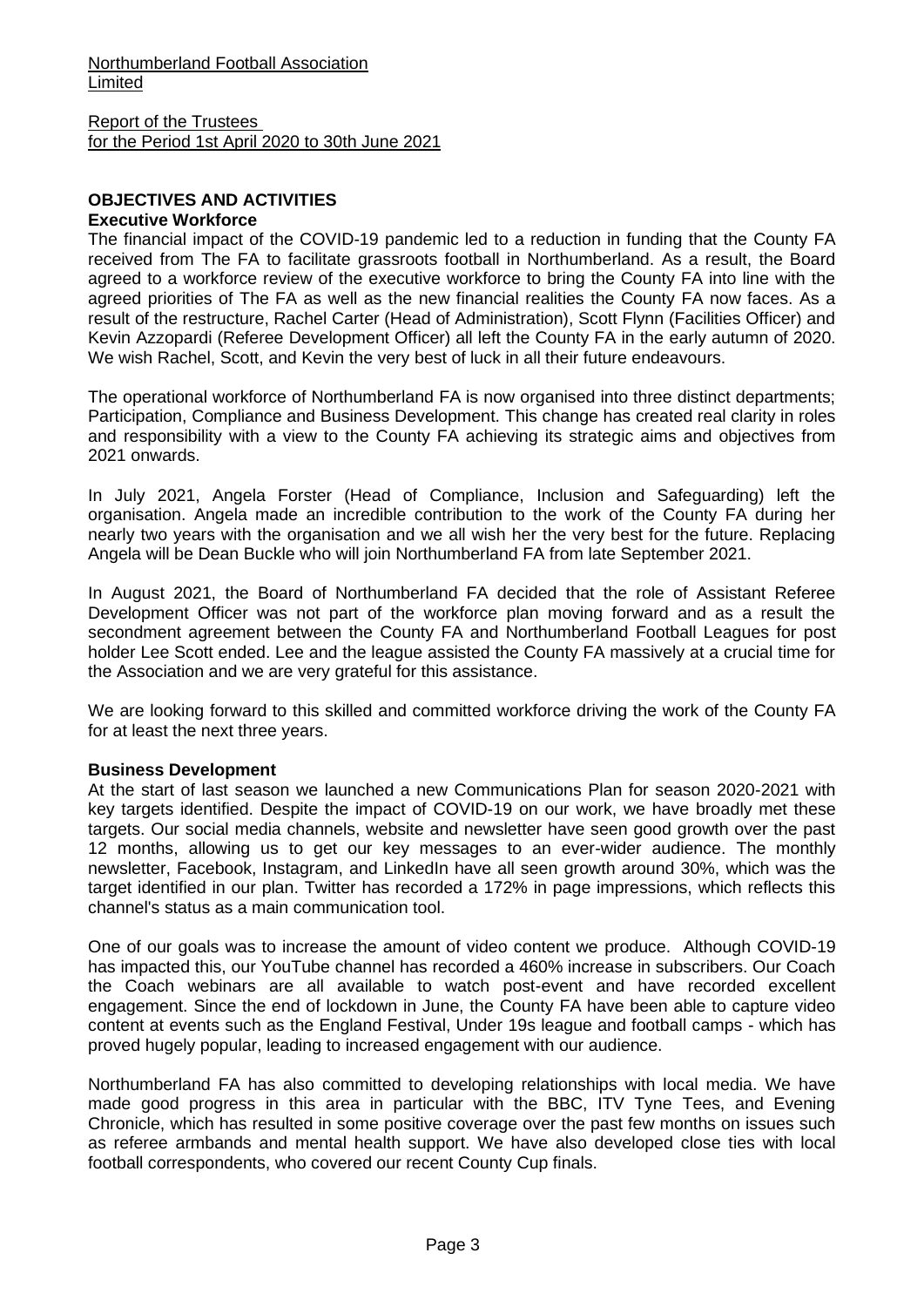## **OBJECTIVES AND ACTIVITIES**

Due to GDPR requirements, we have recently launched a new marketing database which allows individuals to opt-in to receiving communications from NFA. This will allow us, going forward, to specifically target our marketing communications activities and we are actively encouraging signups via all audience touch points.

Unfortunately the COVID-19 lockdown has persisted across the past season, severely impacting our grassroots football community. However, we have used our new online resources to continue to engage with our audience and the success of these tools has supported the launch of our Coach the Coach programme, alongside the reintroduction of in-person events over the summer. We are now in a good position to further build on this work.

The County FA's partnership work has continued over the past 12 months, despite challenges from COVID-19. The majority of our existing partners have re-signed or continued partnerships with Northumberland FA again and we continue to work with them to find innovative ways to promote their businesses and develop opportunities for our grassroots clubs, such as monthly blog posts from our grounds maintenance partner. We have signed partnerships recently with Agrigem, who carry out pitch fertilisation; and are in active discussions with other potential partners. We recently changed our retail partner to Kitlocker who are currently supporting us by building dedicated NFA 'shops' for coaches and referees, giving them access to discounted kit.

Unfortunately, our planned Football Expo North East event was postponed again in July; we have now rescheduled this for October 2021. We have over 500 sign ups already, and alongside the planned exhibitors and speakers from across football, we will also have coaching sessions from FA Coach Developers on the main pitch at the Newcastle Falcons venue.

We have recently been shortlisted for the North East Business Awards in the 'Heart of the Community' category, which recognises organisations which best exemplify the social and community spirit. The winner will be announced at a ceremony in September 2021.

## **Compliance**

Key to the work of our Compliance department is our safeguarding provision; this was brought into even more focus with the release of the Sheldon Report in the first quarter of 2021. The County FA's safeguarding work is underpinned by The FA's Safeguarding Operating Standard for County FA's. We are delighted to report that during the past season, Northumberland FA passed its outstanding assessment against the 2018-2019 Operating Standard. Furthermore, in May 2021, Northumberland FA achieved the 2019-2021 Safeguarding Operating Standard without an action plan, an incredible success for the County FA and demonstrative of the hard work that has gone into bringing our work into line with best practice.

The winter of 2020 saw the launch of the County FA's SCARF (Securing Children's Access and Retention in Football) fund. This was specifically designed to combat the risk of young players dropping out of the game as a result of financial hardships and/or barriers, particularly given the context of the pandemic. To date, the fund has provided grants for ten young players to cover such expenses as club subscriptions, sustenance, and equipment. It is envisaged the fund will reopen in the coming months as we look to invest our resources in protecting the short-term futures of young players at risk of dropping out of the game.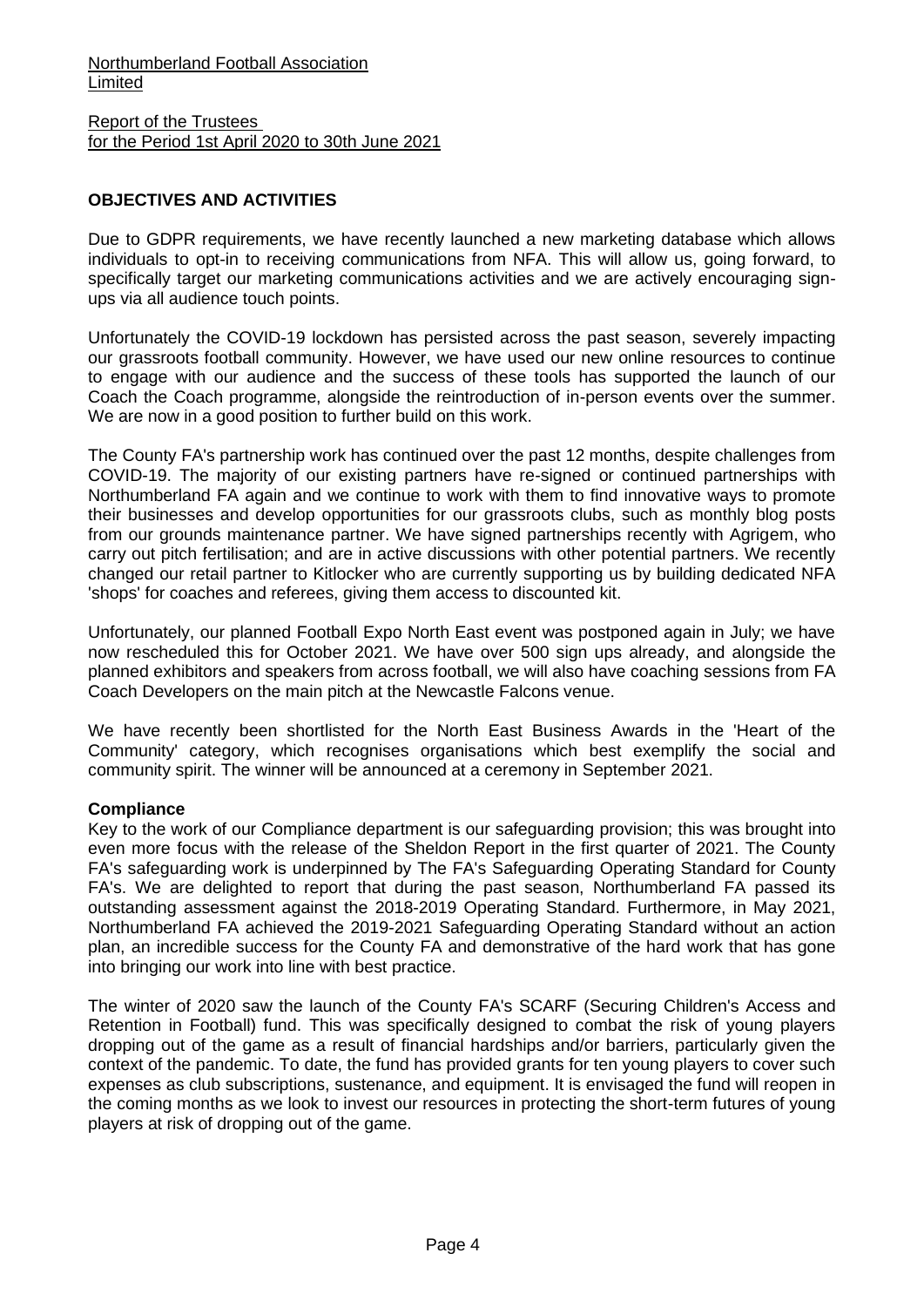Report of the Trustees for the Period 1st April 2020 to 30th June 2021

## **OBJECTIVES AND ACTIVITIES**

Safeguarding case work continues to be a priority of the County FA; this ranges from poor practice cases through to potential cases of abuse for which the County FA has a responsibility for multiagency work including LADOs (Local Authority Designated Officer) and case management at The FA.

At the end of June 2021, the County FA had some 20 (twenty) cases which involved case management (The FA).

These cases involved an array of allegations which is demonstrative of the scope of the County FAs work to ensure the safety of participants in the game, and testament to the skilled nature of the work we undertake.

COVID-19 severely impacted the County FAs ability to deliver coach and volunteer education this in turn obstructed the ability of participants to keep their key qualifications either up to date or achieved for the first time. Several bridging arrangements were agreed by The FA.

Looking ahead as we move out of the pandemic, our role will be to ensure any non-compliance measures return to zero to ensure those in the game have up to date learning and knowledge when undertaking their roles.

Despite the rolling on/off nature of season 2020-2021, misconduct allegations, investigations and ultimately charges persisted across the game. To ensure transparency, Northumberland FA recruited a raft of new discipline commission members from both in and outside of the game to independently hear discipline charges on behalf of the County FA. This was coupled with the decision to publicise discipline hearings as and when they had taken place. This decision was taken to provide another check and balance of how the County FA operates its discipline provision and to reassure the grassroots community that those in conflict with the rules and regulations of The FA will be appropriately sanctioned.

The breakdown of charges levied by the County FA is as follows;

Charge Type Total

E1 (b) Failed to comply with Rules and Regulations of the Football Association - 1

E1 (e) Misconduct under the Rules and Regulations of an Affiliated Association - 23

E10 (Participant) Failed to comply with a decision of the Association - 2

E12 (Club) Failure to comply with decision of the Association - 2

E20 (a) Failed to ensure Players and/or Officials and/or Spectators conducted themselves in an orderly fashion - 41

E3 Improper Conduct- not acting in the best interests of the game - 4

E3 (a) Improper Conduct - aggravated by a person's Ethnic Origin, Colour, Race, Nationality, Faith, Gender, Gender Reassignment, Sexual Orientation or Disability - 6

E3 (c) Improper Conduct against a Match Official - (including abusive language/behaviour) - 11

E3 (d) Improper Conduct (not including threatening and/or abusive language/behaviour) - 6

E3 (e) Improper Conduct against a Match Official - (including threatening and/or abusive language/behaviour) - 5

E3 (f) Improper Conduct (including threatening and/or abusive language/behaviour) - 3

E3 (g) Improper Conduct against a Match Official (including physical contact or attempted physical contact and threatening and/or abusive language/behaviour) - 1

E3 (h) Improper Conduct (including violent conduct and threatening and/or abusive language/behaviour) - 8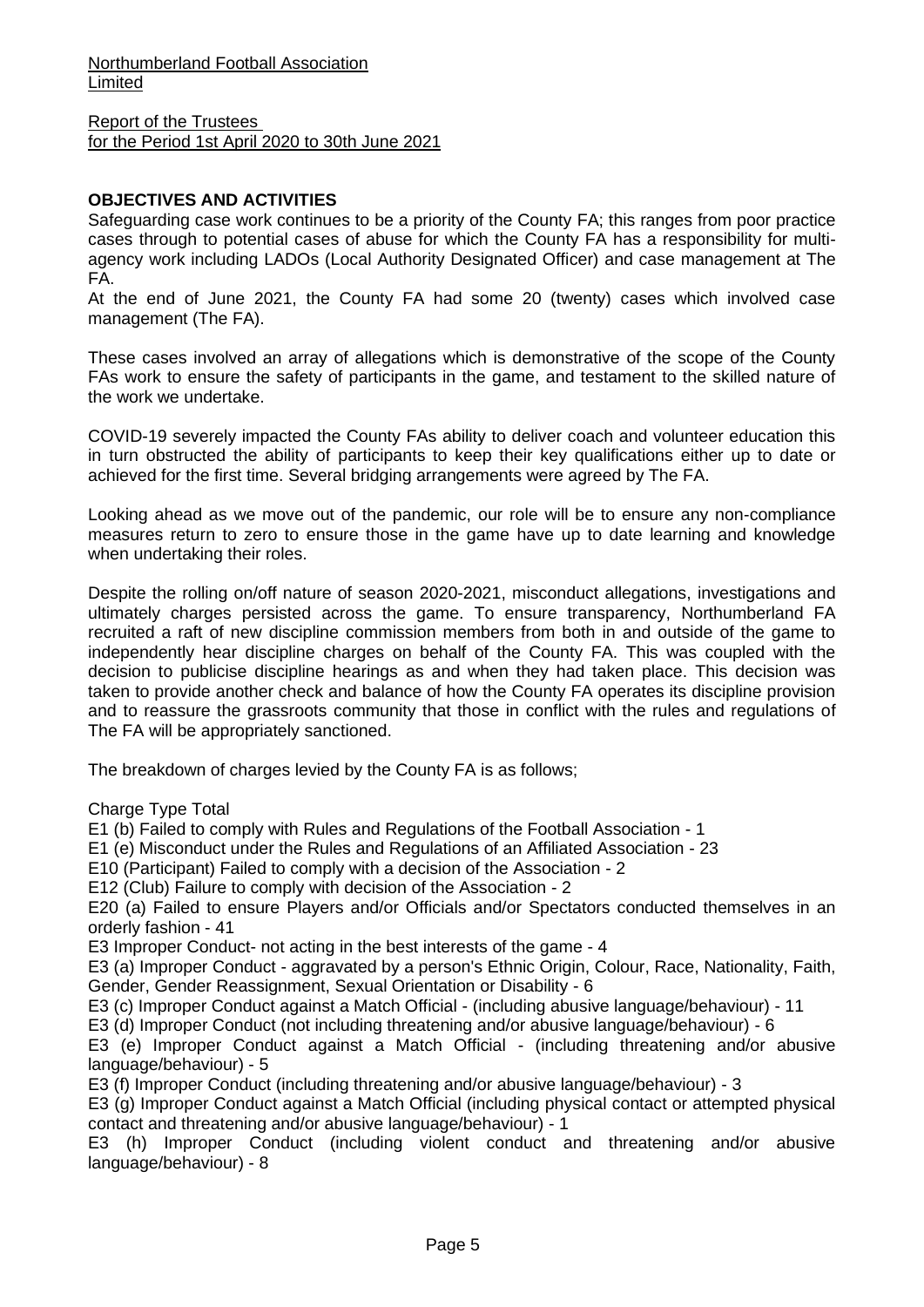Report of the Trustees for the Period 1st April 2020 to 30th June 2021

## **OBJECTIVES AND ACTIVITIES**

E3 (i) Improper Conduct - Assault by participant on participant - 3 E3 (j) Improper Conduct - Assault or Attempted Assault on a Match Official - 0 E3 (k) Improper Conduct (including foul and abusive language) - 2 TOTAL 120

The outcomes of these charges are as follows; Non-Personal Hearings - Not Proven 2 (2%), Proven 97 (98%) Personal Hearings - Not Proven 12 (57%), Proven 9 (43%)

Finally, the County FA has worked hard to operate well within the FA parameters of 90 days to charge a case and 180 days to hear the charge. We believe these parameters to be too wide and are not reflective of an effective misconduct infrastructure. Northumberland FA's average case timings are depicted below;

Abandon Match Cases - Days from match to charge 11, Days from charge to hearing 22, Total 33 Non-Abandon Cases - Days from match to charge 15, Days from charge to hearing 26, Total 41 28 Days From Charge Cases - Days from match to charge 17, Days from charge to hearing 20, Total 37

Cases - Personal Hearings - Days from match to charge 19, Days from charge to hearing 46, Total 65

Cases - Non-Personal Hearings - Days from match to charge 13, Days from charge to hearing 21, Total 34

Aggravated Cases - Days from match to charge 20, Days from charge to hearing 28, Total 48 Total Averages From All Cases - Days from match to charge 14, Days from charge to hearing 26, Total 40

As a County FA we are in the process of setting a number of time based, internal, key performance indicators to drive efficiency and effectiveness of this provision.

## **Participation**

Season 2021-2022 will tell us what impact COVID-19 has had on participation levels across the county. Pre-pandemic, participation levels in Northumberland had continued to grow year on year in regards to male and female participation.

Participation levels in disability football slightly dropped for season 2020-2021 and remain behind the agreed target with The FA. However, it must be noted the pandemic curtailed almost all disability participation in season 2020-2021 with many players reluctant to return to play even with enhanced COVID-19 protocols in place.

At the end of season 2020-2021, the percentage of player registrations being captured by Northumberland FA stood at 92.15%; well above the 80% target set by The FA. This coverage percentage will become even more crucial from season 2021-2022 onwards as unique player numbers will begin to be counted to form our participation figures instead of teams with a proxy applied depending on the format the team plays. Perception will be that this leads to a drop in participation figures; ultimately however, this will be a true reflection of participation numbers.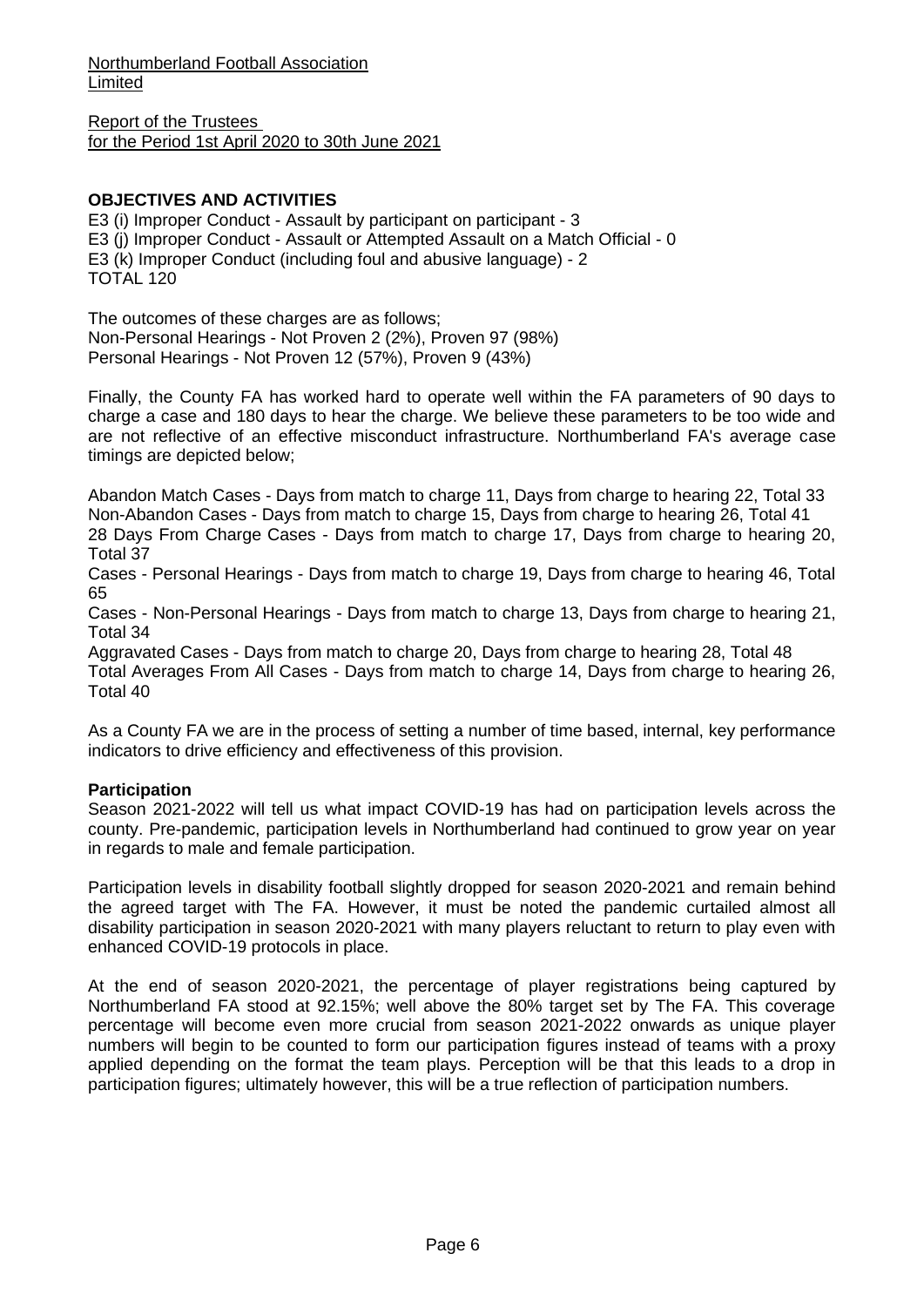## Report of the Trustees for the Period 1st April 2020 to 30th June 2021

## **OBJECTIVES AND ACTIVITIES**

During 2020, The FA took the decision to centralise the majority of coach education delivery, with much of this moving to online delivery from 2021 onwards. The County FA's role, as well as providing candidates for the centralised provision, will mainly shift to a focus on the continuing development of coaches. This work began in autumn 2020 with the County FA providing over thirty CPD sessions for participants during the rolling lockdown periods. Out of this delivery and engagement came the resurrection of the County FA's 'Coach The Coach' programme which had great success and national acclaim in the mid-2010s. Through a series of stakeholder engagement sessions and focus group the initiative has been expanded to welcome coaches of all levels to ensure true inclusivity. The programme has already become the cornerstone of our CPD delivery and will look to cater the learning needs of participants throughout the county for years to come.

The past twelve months has given the County FA time to engage stakeholders both inside and outside of the game. It was our resolve to complete the final year of our previous business strategy however this quickly got replaced with just ensuring as much participation could take place during the pandemic. This engagement has become the basis of our new grassroots football strategy, which is due to be launched in September 2021; however, we have worked hard to rollout facets of the strategy before its full launch. This has led to the creation of an Under 19 summer pre-season league, targeting an age bracket which our data suggests was more at risk of dropping out of the game. For the first time in almost a decade the County FA looked to celebrate participation by offering an England Football Festival (formerly Charter Standard festival) hosted by Newcastle United Academy. This offered Under 7 and Under 8 players an outstanding welcome into grassroots football and should be demonstrative of the experience they should receive throughout their footballing journey. Finally, with a view to enticing new participants into the game, the County FA has delivered two Wildcats Wild camps at its base at Whitley Park for young female players, over a week-long programme, to come and enjoy a fun experience in a safe environment.

Refereeing numbers grew for the first year since 2016-2017, increasing from 307 referees at the end of season 2019-2020 to 375 registered referees by the end of season 2020-2021. This is still below our FA agreed target however, the County FA is determined that these numbers keep moving in the right direction. The County FA is confident with the input and experience of Matt Sowerby, appointed in January 2021, the infrastructure and support around this crucial workforce will continue to go from strength to strength, further impacting the desire of participants to take up the whistle.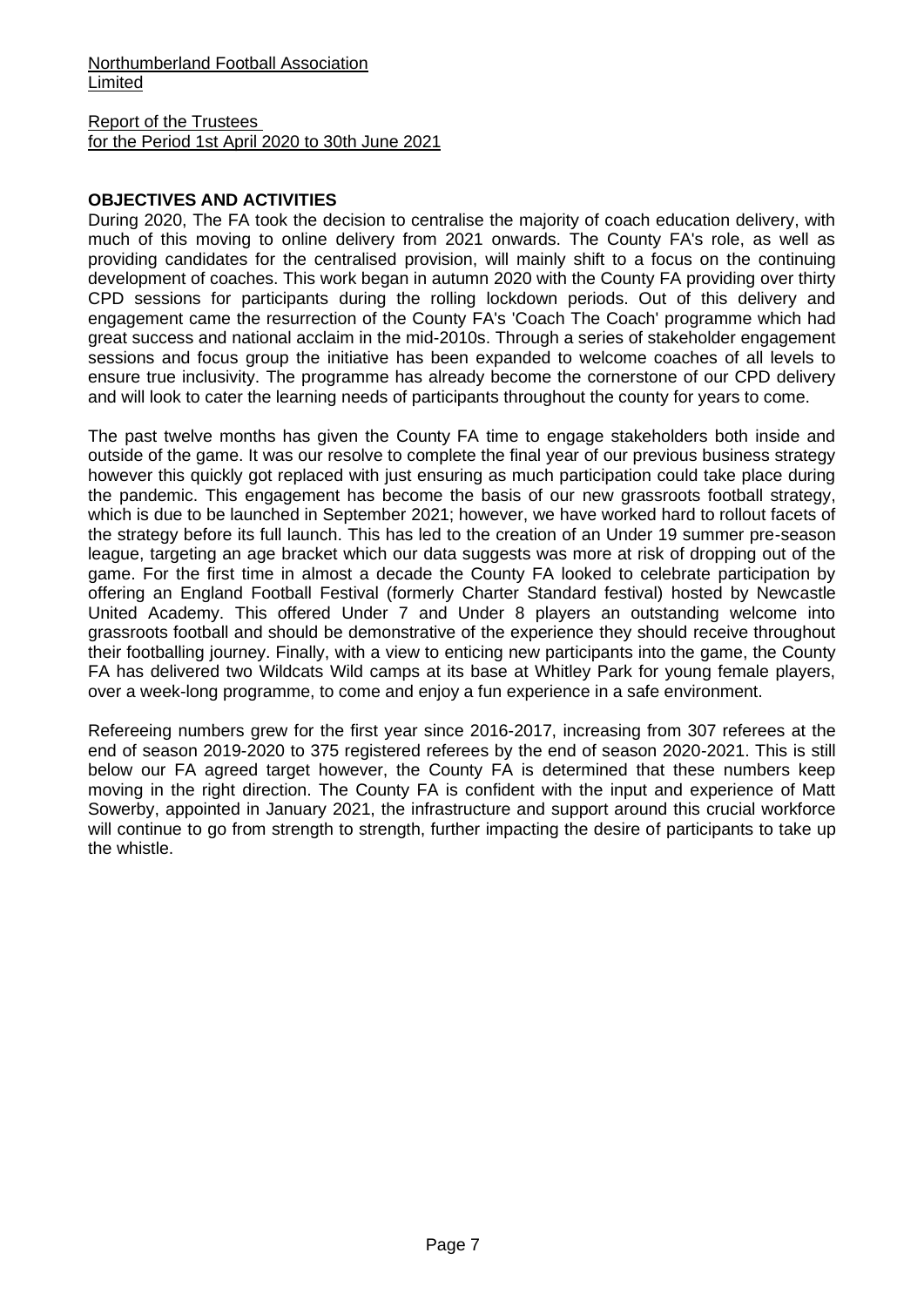Report of the Trustees for the Period 1st April 2020 to 30th June 2021

#### **FINANCIAL REVIEW Financial position**

The results for the 15 months ending 30th June 2021 show a surplus of £14,820 compared to the previous year's deficit of £100,356.

Ahead of the suspension of football on Monday 16th March 2020 the County FA had already faced considerable challenges arising from the changes in the leadership and the operational personnel of the organisation resulting in a reorganisation cost of £72,091.

At the AGM following the year ending 31st March 2020 it was agreed to change the year end to 30th June bringing the NFA year end in line with the FA Funding cycle.

In June 2020 we were informed that our FA Core funding for the 12 month period starting 1st July 2020 would be reduced by 12.7% and the monies we would receive from the FA's cup competitions would drop significantly. In conjunction with this fall in income the FA began the process of centralising coach education and some of the refereeing programs which again reduced the potential for the County FA to generate income.

With the known fall in income and with the County FA operating in such an uncertain environment it was deemed prudent to carry out a further reorganisation to align our cost base to the lower income levels. To offset an element of the income reduction the County FA accessed the Government Coronavirus Job Retention Scheme and Business Support Grants receiving a total of £110,970 in financial support.

By the end of June 2021, the County FA had improved the cash holding from a low of £214,504 on 31st March 2020 to £250,287.

The last 15 months have been very difficult, requiring the County FA to be financially agile. This has been possible because we can rely on our financial information. The County FA financial controls are aligned to The Football Association's County FA Financial Management Operating Guidance Manual all of which are reviewed, improved, and updated on a regular basis in line with the FA guidance. Each month a full set of Management Accounts are presented to the Board of Directors for review to ensure we are on track to deliver the 2021-2022 budget target surplus of £10,792.

Without doubt the next 12 months will continue to be challenging but with our strong financial controls, monthly reporting and forecasting we believe the Team is well positioned to navigate through those challenges and will deliver a budget surplus of 2.1% while investing 97.9% of the income back into football.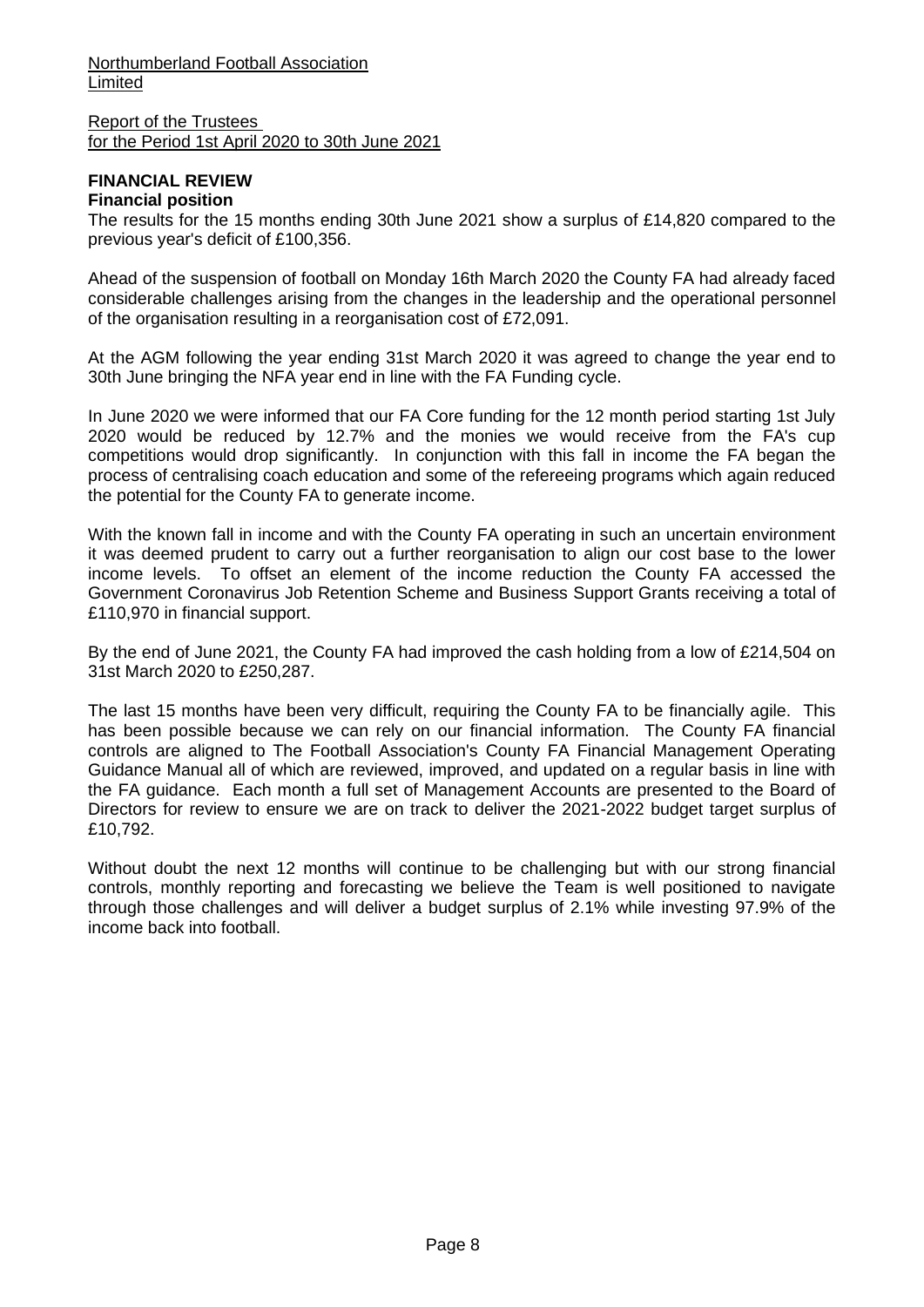### **STRUCTURE, GOVERNANCE AND MANAGEMENT Governing document**

Northumberland Football Association Limited ("NFA") is a company limited by guarantee. Incorporated under the Companies Act on 28th October 1999 (registration number 03867559) and registered under the Charities Act 2011 on 30th April 2018 (registration number 1178164).

NFA was formed under a Memorandum of Association (dated 28th October 1999) that established its objects and powers. It is governed under its Articles of Association (amended 9th September 2020) by a board whose members are directors for the purposes of company law and trustees for the purposes of charity law. The names of the members of the board who served during the year and up to the date of this report are set out on page 7.

Members of the company guarantee to contribute an amount not exceeding £10 to the assets of the company in the event of winding up.

### **Recruitment and appointment of new trustees**

As set out in the Articles of Association the Trustees shall comprise the following; the President, up to 2 Vice Presidents, the Chief Executive, Elected Trustees, up to 2 Independent Trustees, up to 2 Council Elected Trustees, up to 2 Trustee Elected Trustees and the Finance Director. The President is nominated by the Council and elected at the AGM; Vice Presidents are nominated by Council and appointed by the Board. The Trustees have the power to appoint the Finance Director and can elect up to two further Trustees.

### **REFERENCE AND ADMINISTRATIVE DETAILS**

**Registered Company number** 03867559 (England and Wales)

## **Registered Charity number**

1178164

#### **Registered office**

Whitley Park Whitley Road Newcastle Upon Tyne Tyne and Wear NE12 9FA

## **Trustees**

D A Booth Vice President L A Chandler Finance Director W Holmes Council Trustee A J Jenkins Independent Trustee P Nesbitt Council Trustee (resigned 12.11.20) S Ord President F Scantlebury Vice President (resigned 12.11.20) C S Ball Independent Trustee (appointed 12.11.20) J Callaghan Trustee Elected Trustee (appointed 12.11.20) P Cullerton Independent Trustee (appointed 12.11.20) J L McMinn Independent Trustee (appointed 12.11.20) S D Swinyard Trustee Elected Trustee (appointed 10.12.20)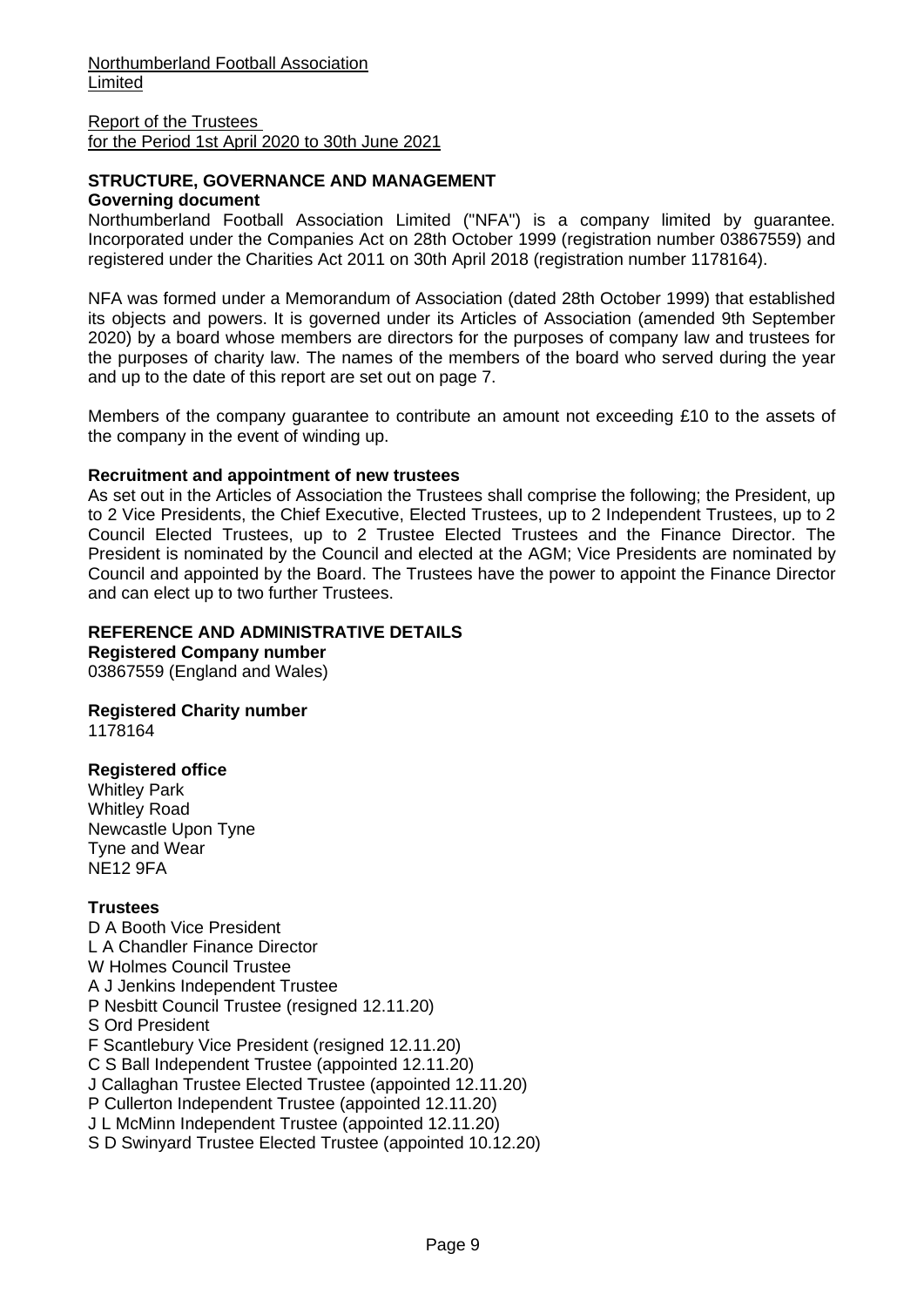Report of the Trustees for the Period 1st April 2020 to 30th June 2021

## **REFERENCE AND ADMINISTRATIVE DETAILS Independent Examiner**

P.S. Hutchinson Institute of Chartered Accountants in England & Wales Harrison Hutchinson Limited 246 Park View Whitley Bay Tyne and Wear NE26 3QX

This report has been prepared in accordance with the special provisions of Part 15 of the Companies Act 2006 relating to small companies.

Approved by order of the board of trustees on 14th September 2021 and signed on its behalf by:

S Ord - Trustee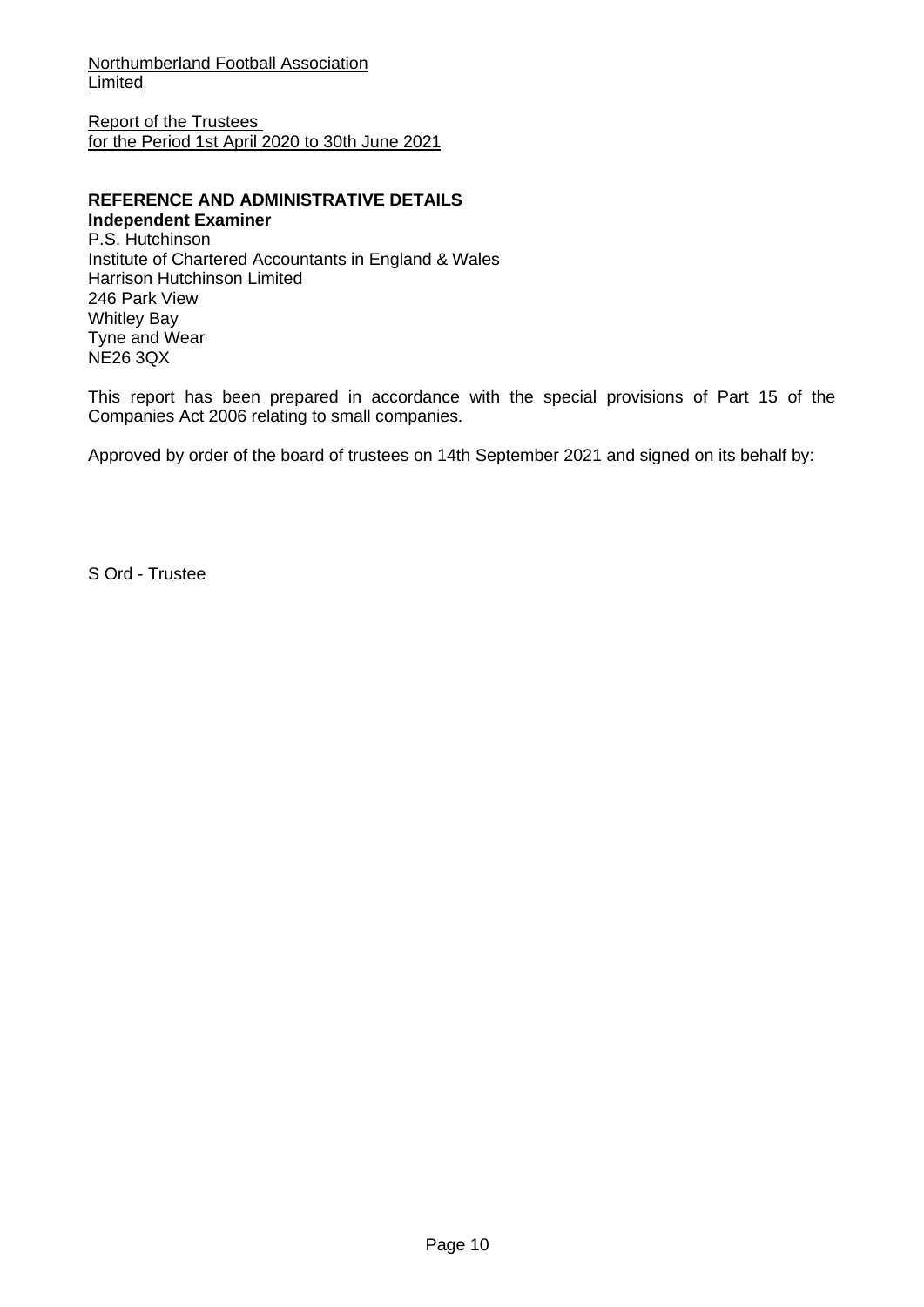## **Independent examiner's report to the trustees of Northumberland Football Association Limited ('the Company')**

I report to the charity trustees on my examination of the accounts of the Company for the period 1st April 2020 to 30th June 2021.

## **Responsibilities and basis of report**

As the charity's trustees of the Company (and also its directors for the purposes of company law) you are responsible for the preparation of the accounts in accordance with the requirements of the Companies Act 2006 ('the 2006 Act').

Having satisfied myself that the accounts of the Company are not required to be audited under Part 16 of the 2006 Act and are eligible for independent examination, I report in respect of my examination of your charity's accounts as carried out under section 145 of the Charities Act 2011 ('the 2011 Act'). In carrying out my examination I have followed the Directions given by the Charity Commission under section 145(5) (b) of the 2011 Act.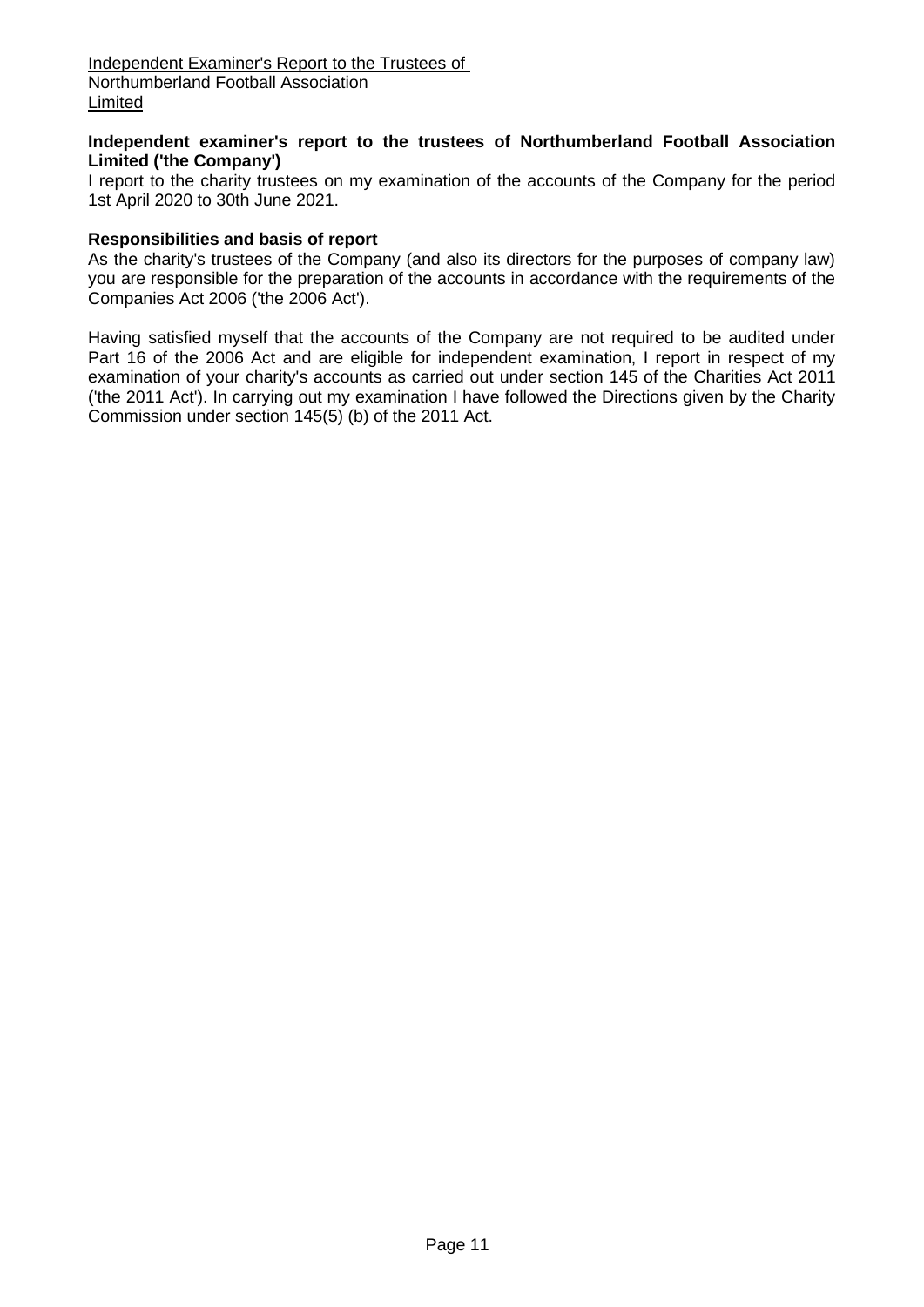### **Independent examiner's statement**

Since your charity's gross income exceeded £250,000 your examiner must be a member of a listed body. I can confirm that I am qualified to undertake the examination because I am a registered member of Institute of Chartered Accountants in England & Wales which is one of the listed bodies.

I have completed my examination. I confirm that no matters have come to my attention in connection with the examination giving me cause to believe:

- 1. accounting records were not kept in respect of the Company as required by section 386 of the 2006 Act; or
- 2. the accounts do not accord with those records; or
- 3. the accounts do not comply with the accounting requirements of section 396 of the 2006 Act other than any requirement that the accounts give a true and fair view which is not a matter considered as part of an independent examination; or
- 4. the accounts have not been prepared in accordance with the methods and principles of the Statement of Recommended Practice for accounting and reporting by charities (applicable to charities preparing their accounts in accordance with the Financial Reporting Standard applicable in the UK and Republic of Ireland (FRS 102)).

I have no concerns and have come across no other matters in connection with the examination to which attention should be drawn in this report in order to enable a proper understanding of the accounts to be reached.

P.S. Hutchinson Institute of Chartered Accountants in England & Wales Harrison Hutchinson Limited 246 Park View Whitley Bay Tyne and Wear NE26 3QX

Date: .............................................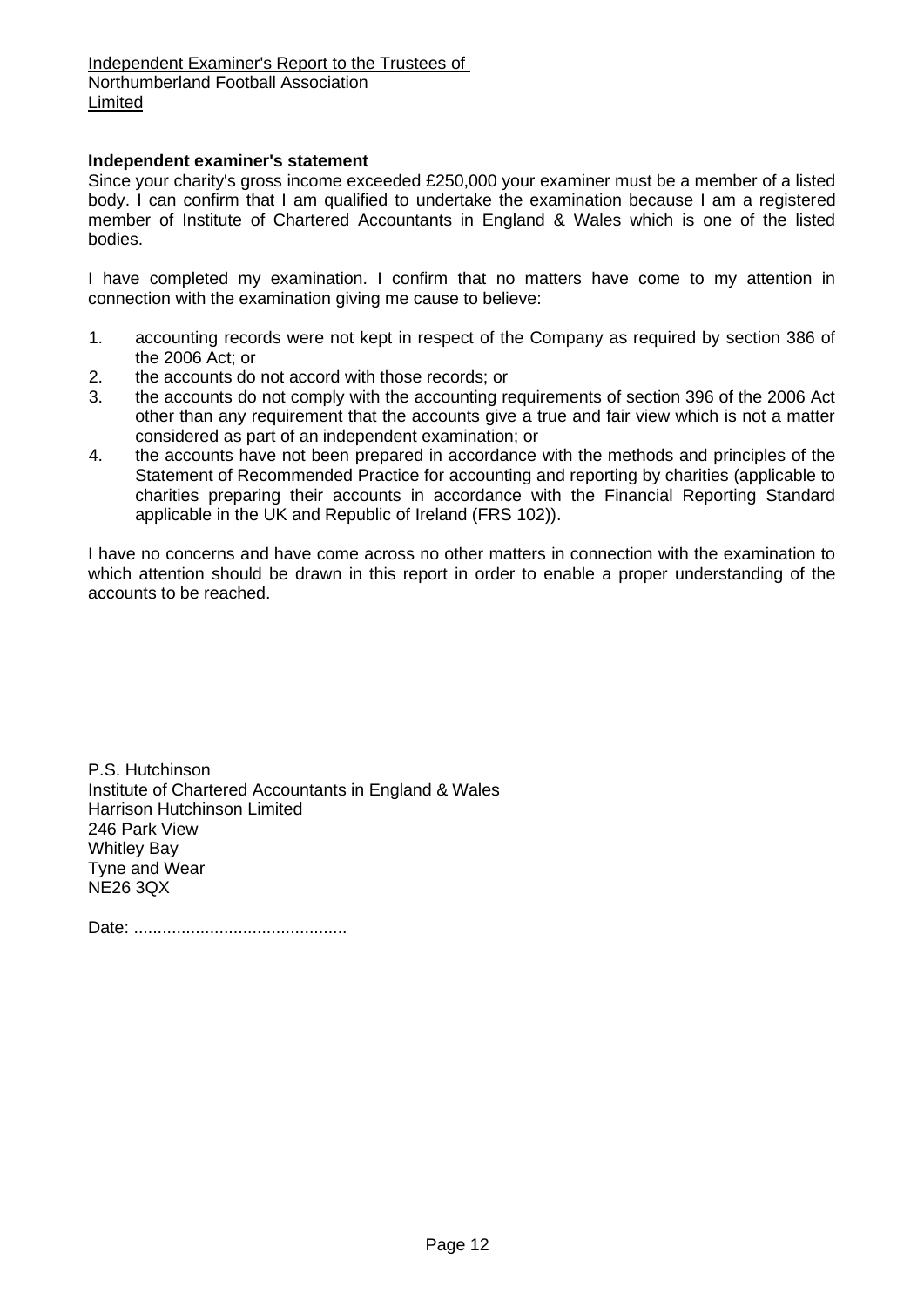## **Statement of Financial Activities** for the Period 1st April 2020 to 30th June 2021

|                                                    |                | Unrestricted      | <b>Restricted</b> | <b>Period</b><br>1.4.20<br>to<br>30.6.21<br><b>Total</b> | Year Ended<br>31.3.20<br>Total |
|----------------------------------------------------|----------------|-------------------|-------------------|----------------------------------------------------------|--------------------------------|
|                                                    |                | fund              | fund              | funds                                                    | funds                          |
| <b>INCOME AND ENDOWMENTS FROM</b>                  | <b>Notes</b>   | £                 | £                 | £                                                        | £                              |
| <b>Charitable activities</b>                       | $\overline{4}$ |                   |                   |                                                          |                                |
| Football development<br><b>Football operations</b> |                | 42,951<br>175,601 | 253,081<br>45,353 | 296,032<br>220,954                                       | 376,843<br>102,428             |
| Other trading activities                           | $\overline{c}$ | 110,312           |                   | 110,312                                                  | 96,673                         |
| Investment income                                  | 3              | 23,888            |                   | 23,888                                                   | 18,034                         |
| <b>Total</b>                                       |                | 352,752           | 298,434           | 651,186                                                  | 593,978                        |
| <b>EXPENDITURE ON</b>                              |                |                   |                   |                                                          |                                |
| Raising funds                                      | 5              | 194,713           |                   | 194,713                                                  | 175,561                        |
| <b>Charitable activities</b>                       | 6              |                   |                   |                                                          |                                |
| Football development                               |                | 115,102           | 253,081           | 368,183                                                  | 429,532                        |
| Football operations                                |                | 28,117            | 45,353            | 73,470                                                   | 89,241                         |
| <b>Total</b>                                       |                | 337,932           | 298,434           | 636,366                                                  | 694,334                        |
| <b>NET INCOME/(EXPENDITURE)</b>                    |                | 14,820            |                   | 14,820                                                   | (100, 356)                     |
| <b>RECONCILIATION OF FUNDS</b>                     |                |                   |                   |                                                          |                                |
| <b>Total funds brought forward</b>                 |                | 264,462           |                   | 264,462                                                  | 364,818                        |
| <b>TOTAL FUNDS CARRIED FORWARD</b>                 |                | 279,282           |                   | 279,282                                                  | 264,462                        |

## **CONTINUING OPERATIONS**

All income and expenditure has arisen from continuing activities.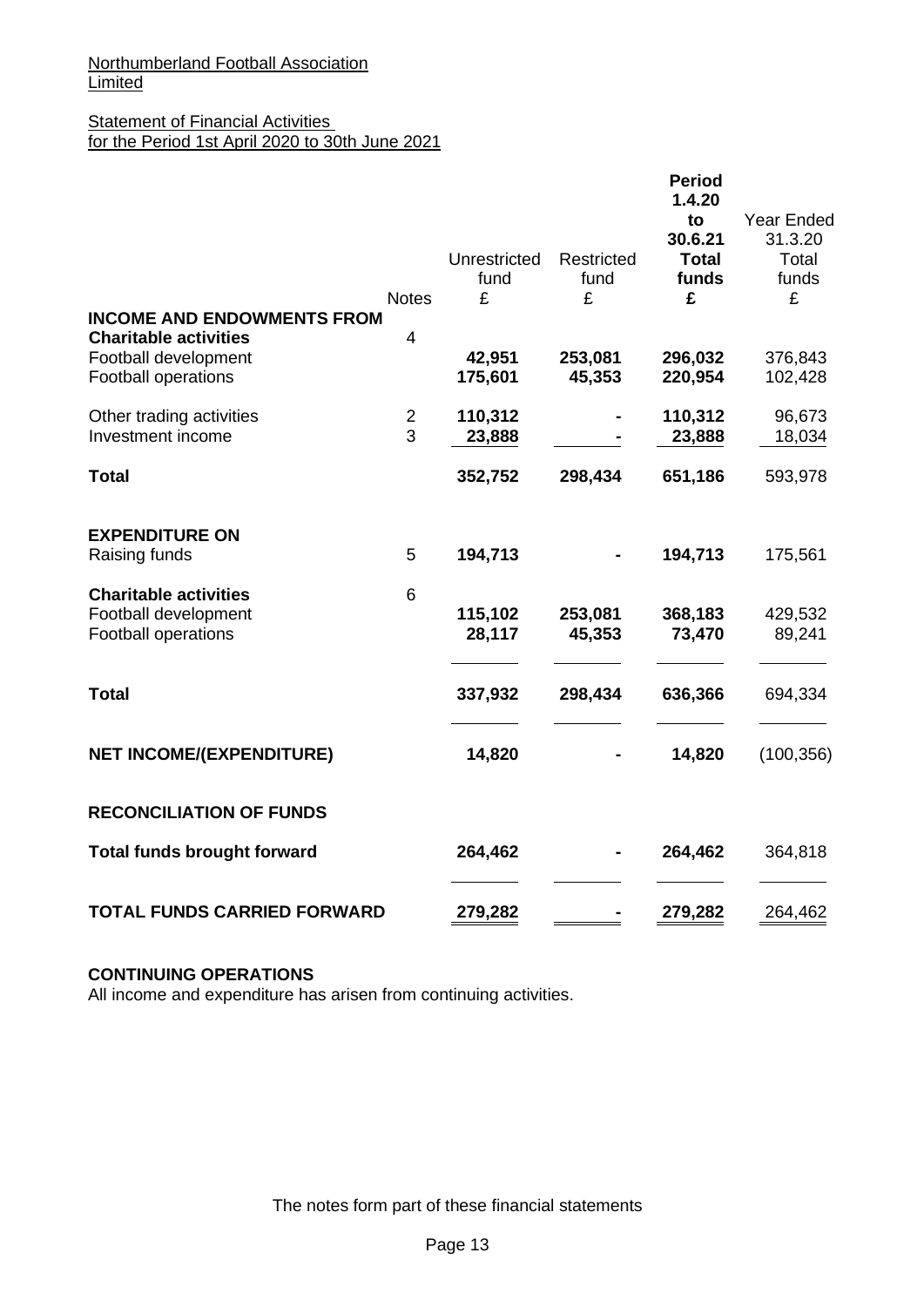#### **Statement of Financial Position** 30th June 2021

|                                                         | <b>Notes</b> | Unrestricted<br>fund<br>£    | Restricted<br>fund<br>£ | 30.6.21<br><b>Total</b><br>funds<br>£ | 31.3.20<br>Total<br>funds<br>£ |
|---------------------------------------------------------|--------------|------------------------------|-------------------------|---------------------------------------|--------------------------------|
| <b>FIXED ASSETS</b><br>Tangible assets                  | 12           | 239,991                      |                         | 239,991                               | 249,943                        |
| <b>CURRENT ASSETS</b><br><b>Debtors</b><br>Cash at bank | 13           | 38,309<br>250,287<br>288,596 |                         | 38,309<br>250,287<br>288,596          | 16,882<br>214,504<br>231,386   |
| <b>CREDITORS</b><br>Amounts falling due within one year | 14           | (144, 286)                   |                         | (144, 286)                            | (105, 890)                     |
| <b>NET CURRENT ASSETS</b>                               |              | 144,310                      |                         | 144,310                               | 125,496                        |
| <b>TOTAL ASSETS LESS CURRENT</b><br><b>LIABILITIES</b>  |              | 384,301                      |                         | 384,301                               | 375,439                        |
| <b>ACCRUALS AND DEFERRED INCOME 15</b>                  |              | (105, 019)                   |                         | (105, 019)                            | (110, 977)                     |
| <b>NET ASSETS</b>                                       |              | 279,282                      |                         | 279,282                               | 264,462                        |
| <b>FUNDS</b><br>Unrestricted funds                      | 16           |                              |                         | 279,282                               | 264,462                        |
| <b>TOTAL FUNDS</b>                                      |              |                              |                         | 279,282                               | 264,462                        |

The charitable company is entitled to exemption from audit under Section 477 of the Companies Act 2006 for the period ended 30th June 2021.

The members have not required the company to obtain an audit of its financial statements for the period ended 30th June 2021 in accordance with Section 476 of the Companies Act 2006.

The trustees acknowledge their responsibilities for

- (a) ensuring that the charitable company keeps accounting records that comply with Sections 386 and 387 of the Companies Act 2006 and
- (b) preparing financial statements which give a true and fair view of the state of affairs of the charitable company as at the end of each financial year and of its surplus or deficit for each financial year in accordance with the requirements of Sections 394 and 395 and which otherwise comply with the requirements of the Companies Act 2006 relating to financial statements, so far as applicable to the charitable company.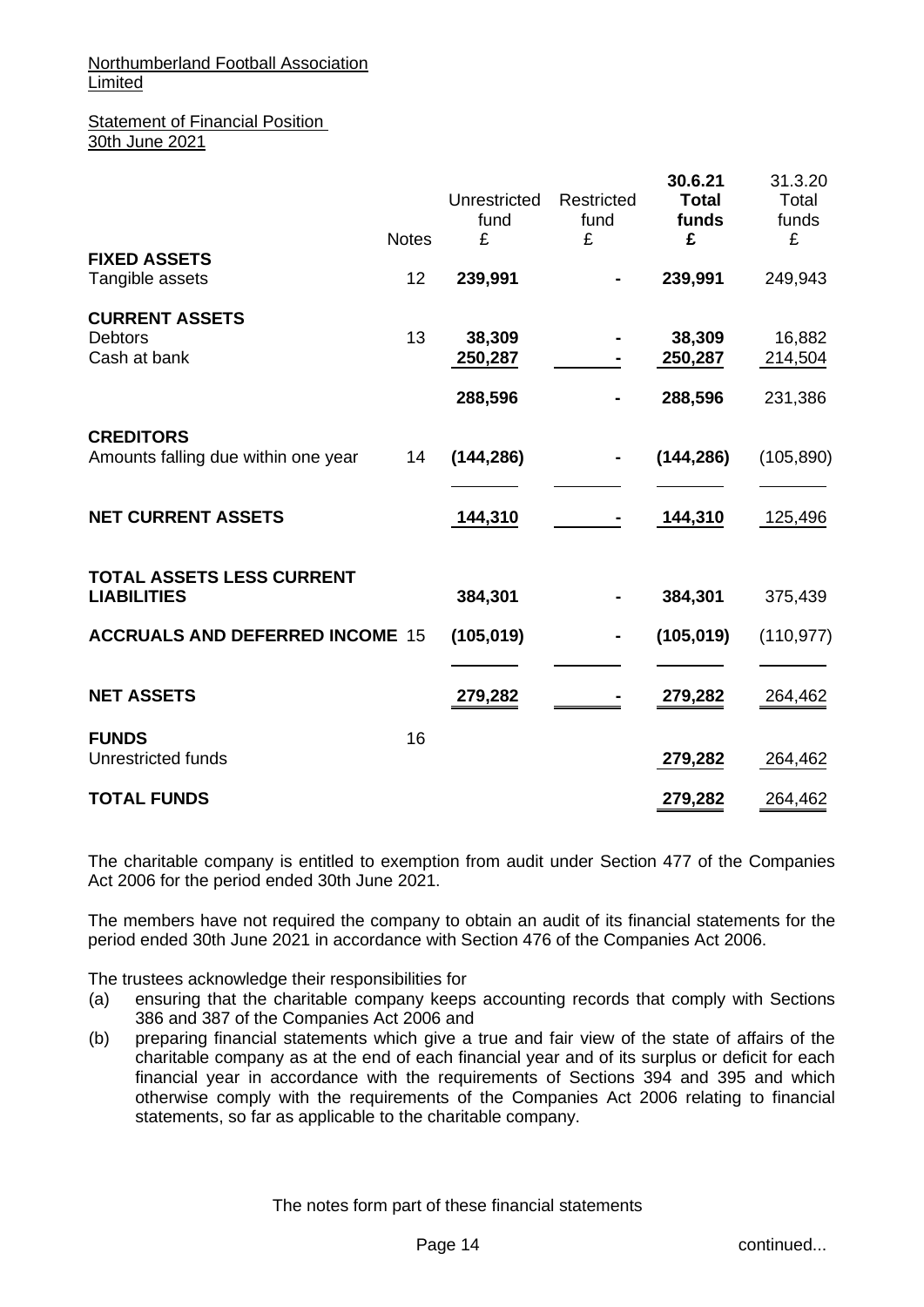**Statement of Financial Position - continued** 30th June 2021

These financial statements have been prepared in accordance with the provisions applicable to charitable companies subject to the small companies' regime.

The financial statements were approved by the Board of Trustees and authorised for issue on 14th September 2021 and were signed on its behalf by:

L A Chandler - Trustee

S Ord - Trustee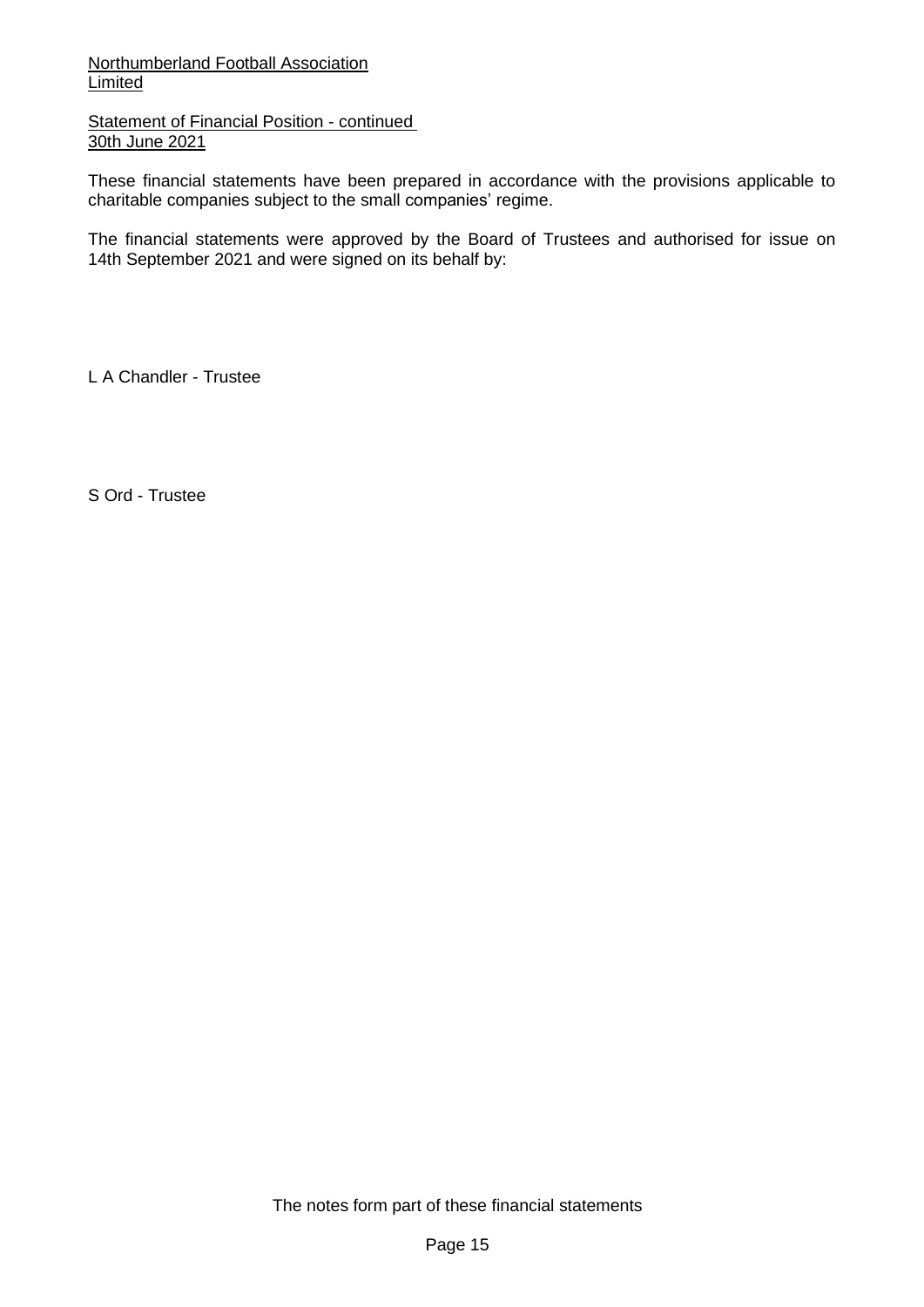## **Statement of Cash Flows** for the Period 1st April 2020 to 30th June 2021

| <b>Notes</b>                                                                | <b>Period</b><br>1.4.20<br>to<br>30.6.21<br>£ | <b>Year Ended</b><br>31.3.20<br>£ |
|-----------------------------------------------------------------------------|-----------------------------------------------|-----------------------------------|
| Cash flows from operating activities<br>Cash generated from operations<br>1 | 39,007                                        | (68, 902)                         |
| Net cash provided by/(used in) operating<br>activities                      | 39,007                                        | (68, 902)                         |
| Cash flows from investing activities<br>Purchase of tangible fixed assets   | (3, 224)                                      | (4,800)                           |
| Net cash used in investing activities                                       | (3, 224)                                      | (4,800)                           |
|                                                                             |                                               |                                   |
| Change in cash and cash<br>equivalents in the reporting<br>period           | 35,783                                        | (73, 702)                         |
| Cash and cash equivalents at the<br>beginning of the reporting period       | 214,504                                       | 288,206                           |
| Cash and cash equivalents at the<br>end of the reporting period             | 250,287                                       | 214,504                           |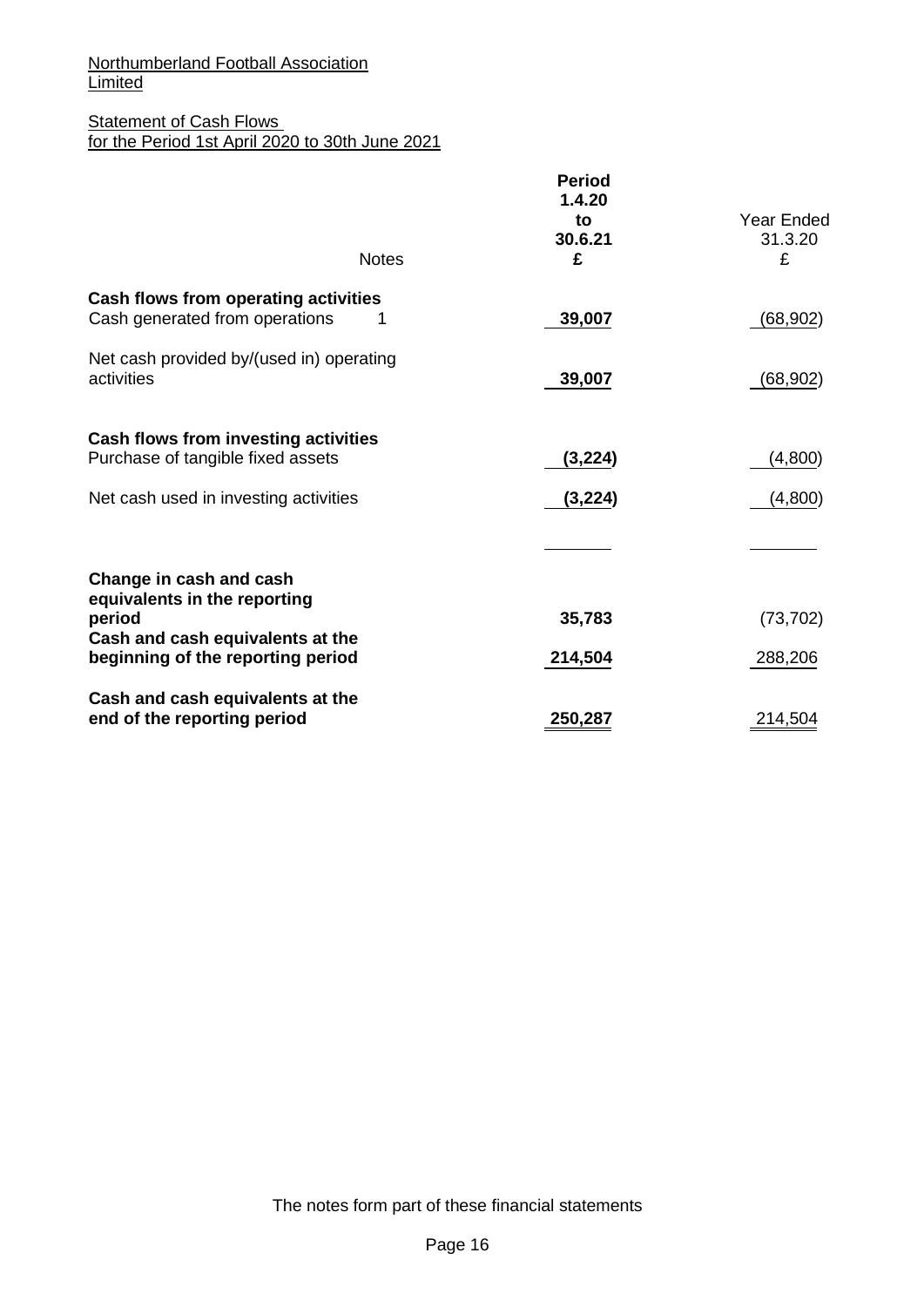Notes to the Statement of Cash Flows for the Period 1st April 2020 to 30th June 2021

## **1. RECONCILIATION OF NET INCOME/(EXPENDITURE) TO NET CASH FLOW FROM OPERATING ACTIVITIES**

|                                                                                                                                | <b>Period</b><br>1.4.20<br>to<br>30.6.21<br>£ | Year Ended<br>31.3.20<br>£   |
|--------------------------------------------------------------------------------------------------------------------------------|-----------------------------------------------|------------------------------|
| Net income/(expenditure) for the reporting period (as per<br>the Statement of Financial Activities)<br><b>Adjustments for:</b> | 14,820                                        | (100, 356)                   |
| Depreciation charges<br>Increase in debtors<br>Increase in creditors                                                           | 13,177<br>(21, 428)<br>32,438                 | 11,375<br>(7, 205)<br>27,284 |
| Net cash provided by/(used in) operations                                                                                      | 39,007                                        | (68,902)                     |

## 2. **ANALYSIS OF CHANGES IN NET FUNDS**

|                          | At 1.4.20<br>£ | Cash flow<br>£ | At 30.6.21<br>£ |
|--------------------------|----------------|----------------|-----------------|
| Net cash<br>Cash at bank | 214,504        | 35,783         | 250,287         |
|                          | 214,504        | 35,783         | 250,287         |
| <b>Total</b>             | 214,504        | 35,783         | 250,287         |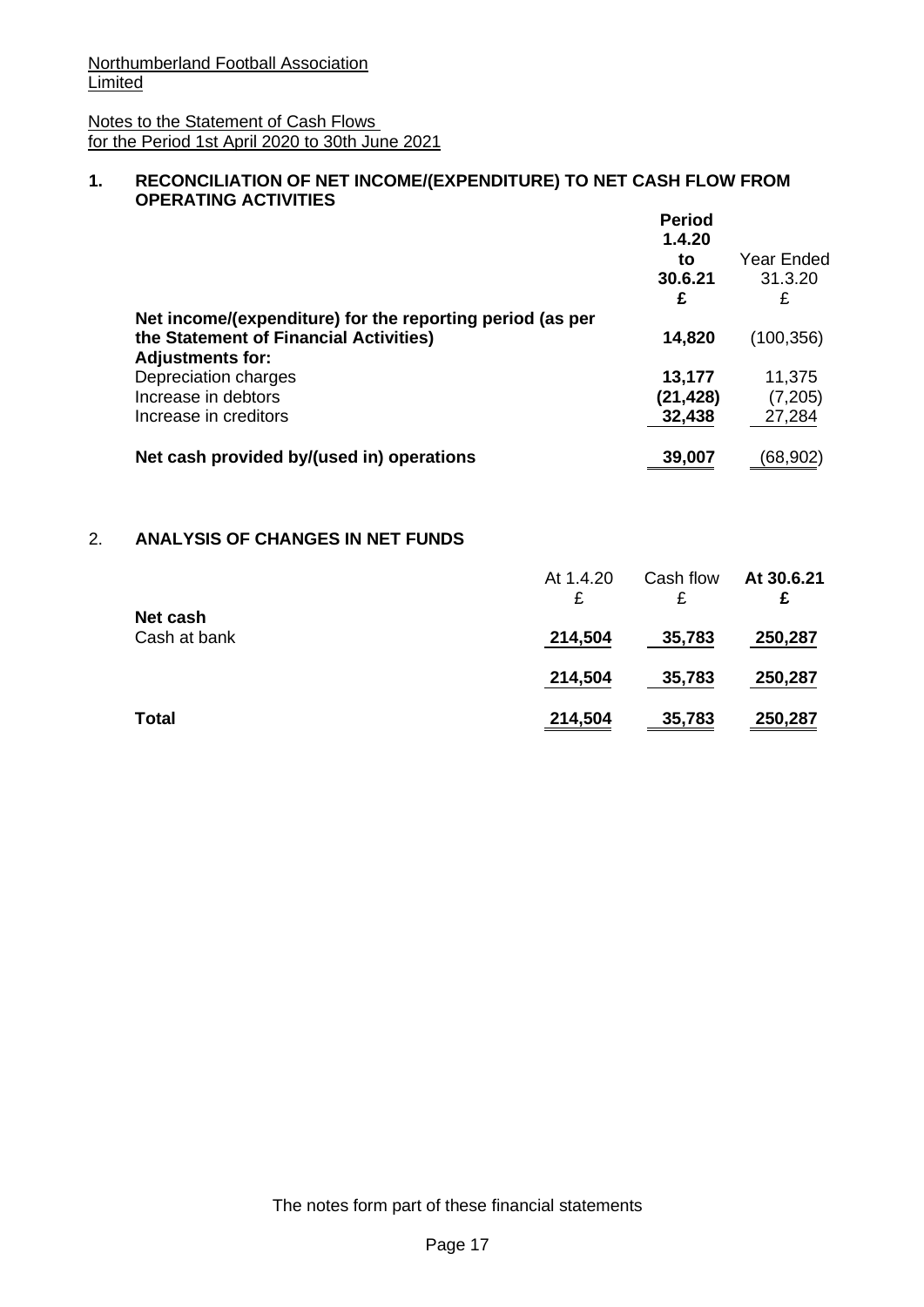Notes to the Financial Statements for the Period 1st April 2020 to 30th June 2021

## **1. ACCOUNTING POLICIES**

### **Basis of preparing the financial statements**

Northumberland Football Association Limited is a charitable company registered in England and Wales. The registered office is Whitley Park, Whitley Road, Newcastle upon Tyne, NE12 9FA. In the event of the charitable company being wound up, the liability in respect of the guarantee is limited to £10 per member of the charity.

The financial statements have been prepared in accordance with Accounting and Reporting by Charities: Statement of Recommended Practice applicable to charities preparing their accounts in accordance with the Financial Reporting Standards applicable in the UK and Republic of Ireland (FRS102) (effective 1st January 2015) - (Charities SORP (FRS102)), the Financial Reporting Standard applicable in the UK and Republic of Ireland (FRS102) and the Companies Act 2006.

Northumberland Football Association Limited meets the definition of a public benefit entity under FRS102. Assets and liabilities are initially recognised at historical cost or transaction value unless otherwise stated in the relevant accounting policy note(s). The financial statements are prepared on a going concern basis, are presented in sterling which is the functional currency of the charity and rounded to the nearest £.

#### **Income**

All income is recognised in the Statement of Financial Activities once the charity has entitlement to the funds, it is probable that the income will be received and the amount can be measured reliably.

Income in respect of restricted and unrestricted funds included all amounts receivable in the period, including members' affiliation fees and disciplinary income, coaching course income and grant income received from the Football Association.

#### **Expenditure**

Liabilities are recognised as expenditure as soon as there is a legal or constructive obligation committing the charity to that expenditure, it is probable that a transfer of economic benefits will be required in settlement and the amount of the obligation can be measured reliably. Expenditure is accounted for on an accruals basis and has been classified under headings that aggregate all cost related to the category. Where costs cannot be directly attributed to particular headings they have been allocated to activities on a basis consistent with the use of resources.

#### **Allocation and apportionment of costs**

Support costs are allocated by charitable activity in proportion to the budgeted costs for each area.

#### **Tangible fixed assets**

Depreciation is provided at the following annual rates in order to write off each asset over its estimated useful life.

| Freehold property            | - 2% on cost   |
|------------------------------|----------------|
| Plant and machinery          | $-25%$ on cost |
| <b>Fixtures and fittings</b> | - 25% on cost  |
| Computer equipment           | - 33% on cost  |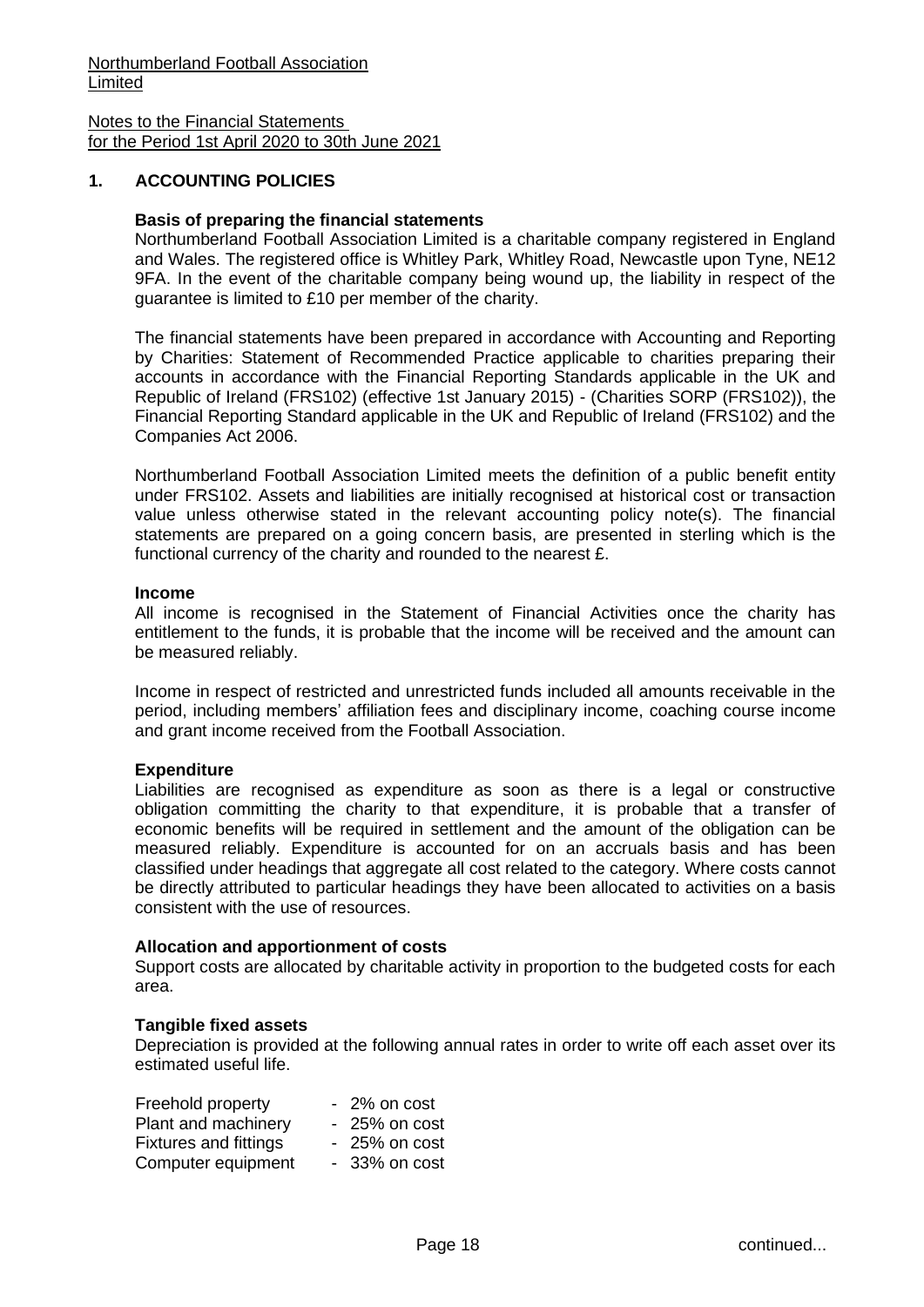Notes to the Financial Statements - continued for the Period 1st April 2020 to 30th June 2021

## **1. ACCOUNTING POLICIES - continued**

### **Tangible fixed assets**

Trophies - 25% on cost

#### **Taxation**

The charity is exempt from corporation tax on its charitable activities.

#### **Fund accounting**

General funds are unrestricted funds, which are available for use at the discretion of the trustees in furtherance of the general objectives of the charity.

Designated funds are unrestricted funds earmarked by the trustees at their discretion for a specific purpose.

Restricted funds are funds which are to be used in accordance with specific restrictions imposed by the donors or which have been raised by the charity for particular purposes. The cost of raising and administering such funds are charged against the specific fund. The aim and use of each restricted fund is set out in the notes to the financial statements.

#### **Hire purchase and leasing commitments**

Rentals paid under operating leases are charged to the Statement of Financial Activities on a straight line basis over the period of the lease.

#### **Pension costs and other post-retirement benefits**

The charitable company operates a defined contribution pension scheme. Contributions payable to the charitable company's pension scheme are charged to the Statement of Financial Activities in the period to which they relate.

#### **2. OTHER TRADING ACTIVITIES**

|                                | <b>Period</b> |            |
|--------------------------------|---------------|------------|
|                                | 1.4.20        |            |
|                                | to            | Year Ended |
|                                | 30.6.21       | 31.3.20    |
|                                | £             | £          |
| FA grants released             | 6,807         | 5,241      |
| Marketing, communications & PR | 13,312        | 25,423     |
| County youth team              |               | 1,300      |
| FA Annual grant                | 7,550         | 19,393     |
| FA Administration grant        | 500           | 2,000      |
| Disciplinary income            | 39,492        | 43,316     |
| Ground maintenance             | 42,651        |            |
|                                | 110,312       | 96,673     |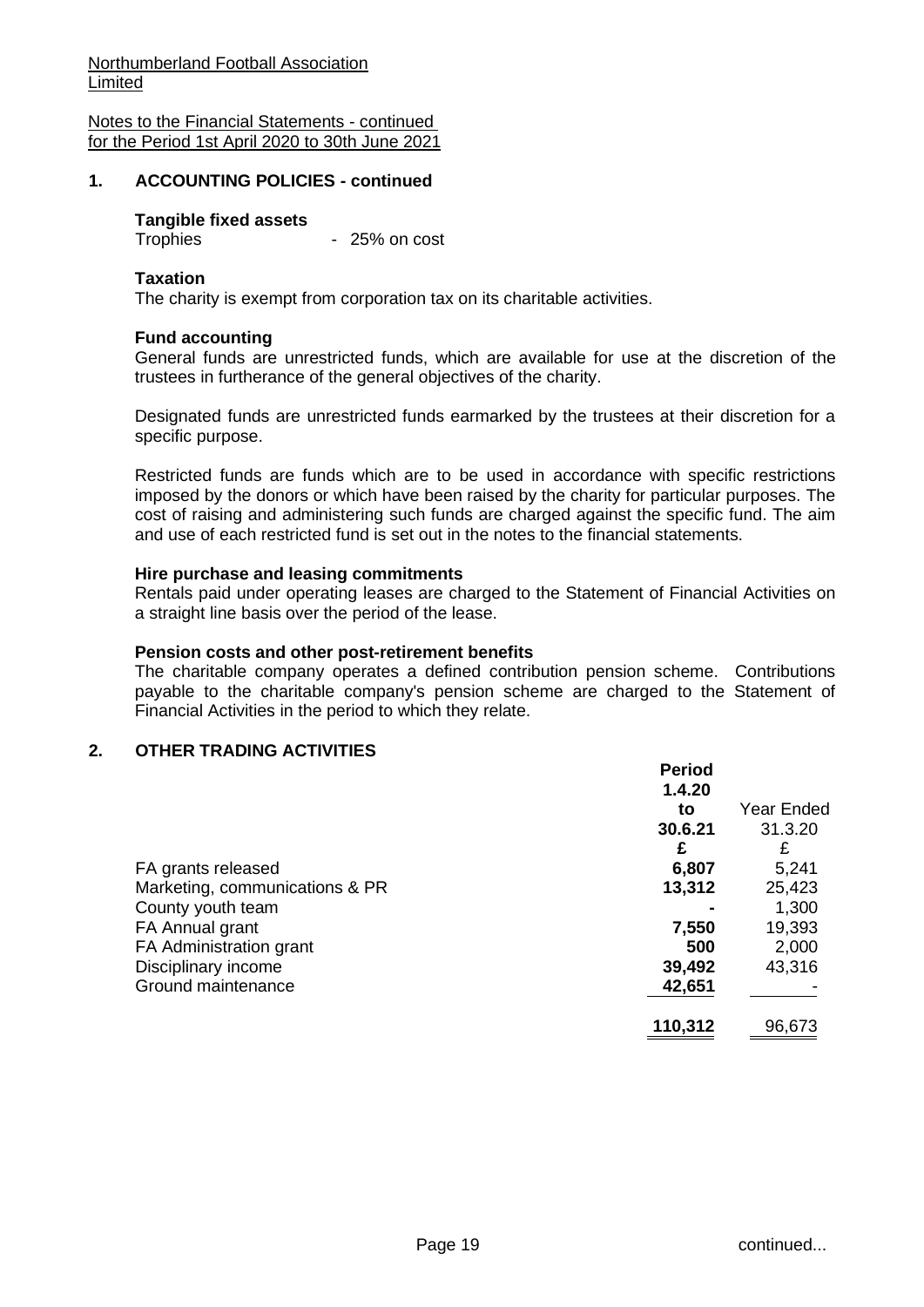## Notes to the Financial Statements - continued for the Period 1st April 2020 to 30th June 2021

## **3. INVESTMENT INCOME**

|                   | <b>Period</b><br>1.4.20 |                   |
|-------------------|-------------------------|-------------------|
|                   | to                      | <b>Year Ended</b> |
|                   | 30.6.21                 | 31.3.20           |
|                   | £                       | £                 |
| Rents received    | 23,858                  | 17,920            |
| Interest received | 30                      | 114               |
|                   | 23,888                  | 18,034            |

## **4. INCOME FROM CHARITABLE ACTIVITIES**

|                          |                                                            | <b>Period</b><br>1.4.20                                           |                                     |
|--------------------------|------------------------------------------------------------|-------------------------------------------------------------------|-------------------------------------|
|                          |                                                            | to                                                                | <b>Year Ended</b>                   |
|                          |                                                            | 30.6.21                                                           | 31.3.20                             |
|                          | Activity                                                   | £                                                                 | £                                   |
| Coaching income          | Football development                                       | 22,537                                                            | 103,758                             |
| Development income       | Football development                                       | 6,963                                                             | 47,732                              |
| Refereeing activities    | Football development                                       | 16,060                                                            | 12,905                              |
| Workforce funding        | Football development                                       | 250,472                                                           | 212,448                             |
| Members affiliation fees | <b>Football operations</b>                                 | 46,812                                                            | 35,859                              |
| County cup               |                                                            |                                                                   |                                     |
|                          |                                                            |                                                                   | 22,929                              |
|                          |                                                            |                                                                   | 8,005                               |
|                          |                                                            |                                                                   | 35,635                              |
| Government grants        | Football operations                                        | 110,970                                                           |                                     |
|                          |                                                            |                                                                   | 479,271                             |
|                          | competitions<br>Refereeing activities<br>Workforce funding | Football operations<br>Football operations<br>Football operations | 9,386<br>8,433<br>45,353<br>516,986 |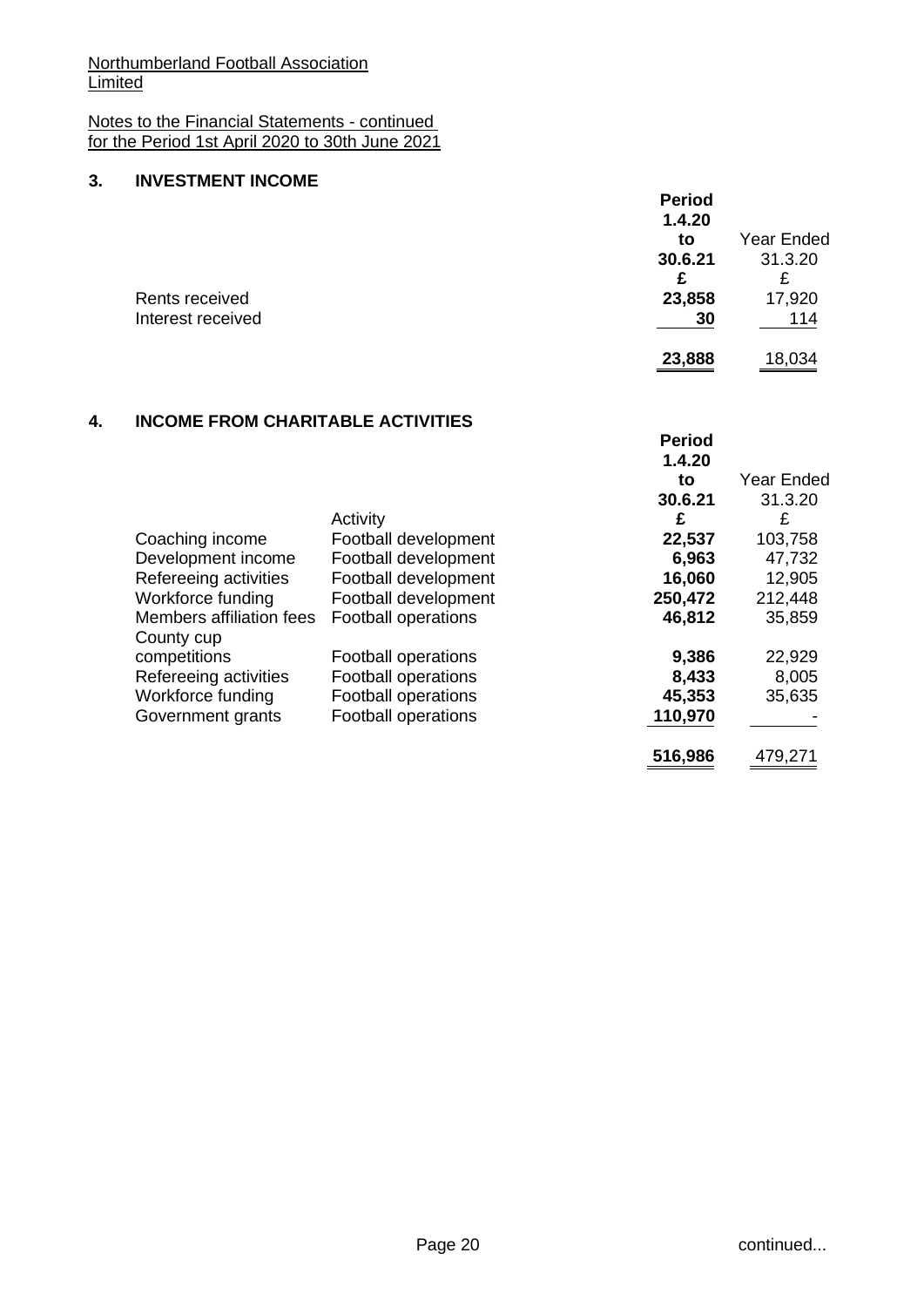Notes to the Financial Statements - continued for the Period 1st April 2020 to 30th June 2021

## **5. RAISING FUNDS**

## **Other trading activities**

|                  | <b>Period</b> |                   |
|------------------|---------------|-------------------|
|                  | 1.4.20        |                   |
|                  | to            | <b>Year Ended</b> |
|                  | 30.6.21       | 31.3.20           |
|                  | £             | £                 |
| <b>Purchases</b> | 38,417        | 16,425            |
| Staff costs      | 103,067       | 88,427            |
| Support costs    | 53,229        | 70,709            |
|                  | 194,713       | 175,561           |

## **6. CHARITABLE ACTIVITIES COSTS**

|                      |               | Support    |               |
|----------------------|---------------|------------|---------------|
|                      | <b>Direct</b> | costs (see |               |
|                      | Costs         | note $7)$  | <b>Totals</b> |
|                      |               |            |               |
| Football development | 48,219        | 319,964    | 368,183       |
| Football operations  | 2,980         | 70,490     | 73,470        |
|                      | 51,199        | 390,454    | 441,653       |

## **7. SUPPORT COSTS**

|                          |            |         | Governance |         |
|--------------------------|------------|---------|------------|---------|
|                          | Management | Finance | costs      | Totals  |
|                          |            |         | £          | £       |
| Other trading activities | 35,755     | 471     | 17,003     | 53,229  |
| Football development     | 297,152    | 616     | 22,196     | 319,964 |
| Football operations      | 62,238     | 223     | 8,029      | 70,490  |
|                          | 395,145    | 1,310   | 47,228     | 443,683 |

| Activity         | <b>Basis of allocation</b> |
|------------------|----------------------------|
| Management       | <b>Support Costs</b>       |
| Finance          | <b>Support Costs</b>       |
| Governance costs | <b>Support Costs</b>       |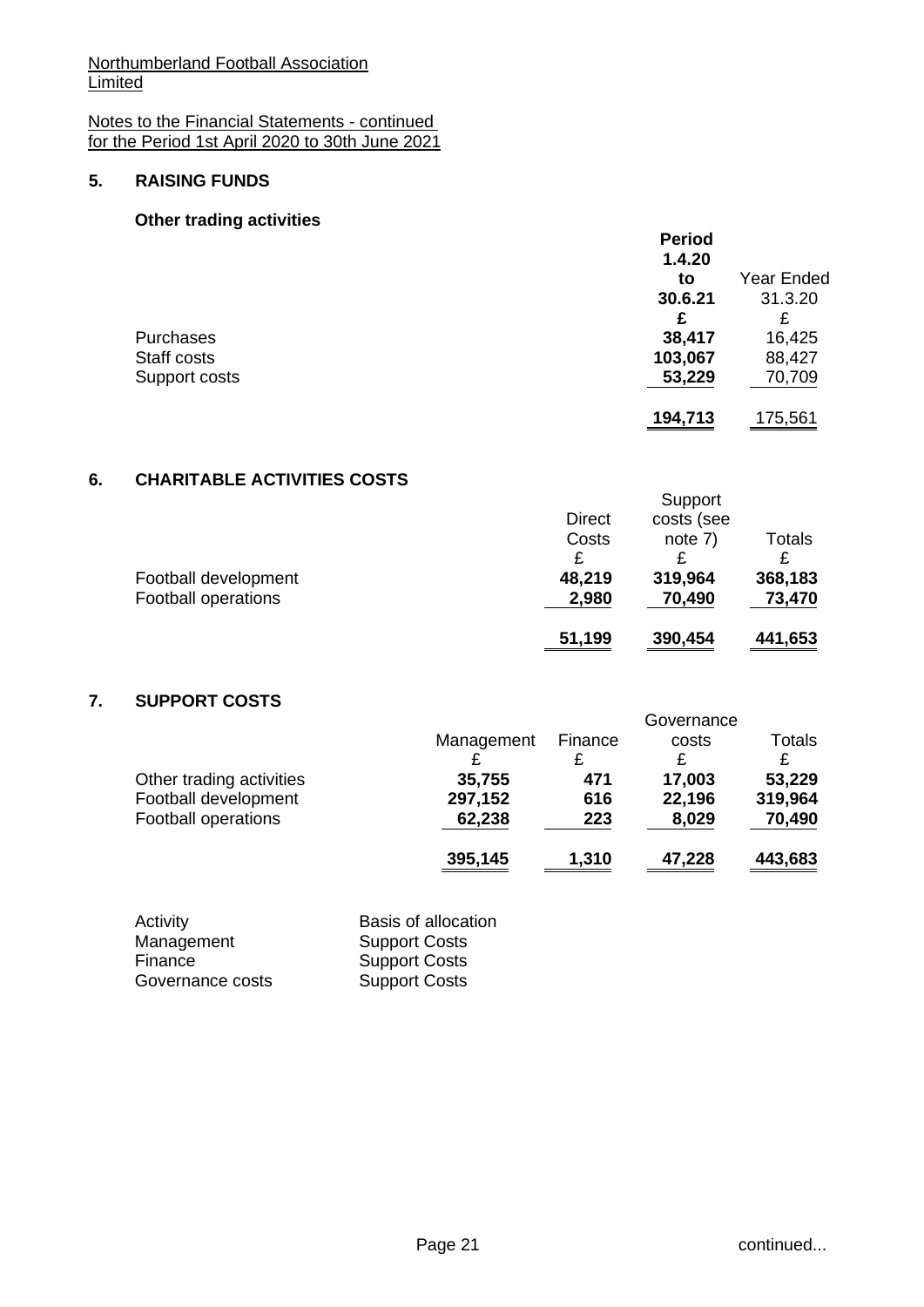Notes to the Financial Statements - continued for the Period 1st April 2020 to 30th June 2021

## **8. NET INCOME/(EXPENDITURE)**

Net income/(expenditure) is stated after charging/(crediting):

|                             | <b>Period</b> |            |
|-----------------------------|---------------|------------|
|                             | 1.4.20        |            |
|                             | to            | Year Ended |
|                             | 30.6.21       | 31.3.20    |
|                             |               |            |
| Depreciation - owned assets | 13,176        | 11,375     |
| Other operating leases      | 18,500        | 13,879     |

## **9. TRUSTEES' REMUNERATION AND BENEFITS**

There were no trustees' remuneration or other benefits for the period ended 30th June 2021. For the year ended 31st March 2020, in accordance with Article 28.2.5 of the Company's Articles of Association, the Chief Executive was required to be a trustee of the charity. As Chief Executive, John Ackerley had an employee contract with the Company, and was paid a salary of £55,271 during the year ended 31st March 2020. In addition other emoluments of £24,317 were paid for the year ended 31st March 2020. None of these payments were for acting as a trustee for which he received no remuneration or benefits. No other trustees received remuneration or other benefits for the year ended 31st March 2020.

#### **Trustees' expenses**

**10.** 

| wastood oxponede    | <b>Period</b><br>1.4.20<br>to<br>30.6.21<br>£ | Year Ended<br>31.3.20<br>£ |
|---------------------|-----------------------------------------------|----------------------------|
| Trustees' expenses  | 718                                           | 5,160                      |
| <b>STAFF COSTS</b>  | <b>Period</b><br>1.4.20                       |                            |
|                     | to                                            | <b>Year Ended</b>          |
|                     | 30.6.21<br>£                                  | 31.3.20<br>£               |
| Wages and salaries  | 398,892                                       | 336,619                    |
| Other pension costs | 8,442                                         | 4,298                      |
|                     | 407,334                                       | 340,917                    |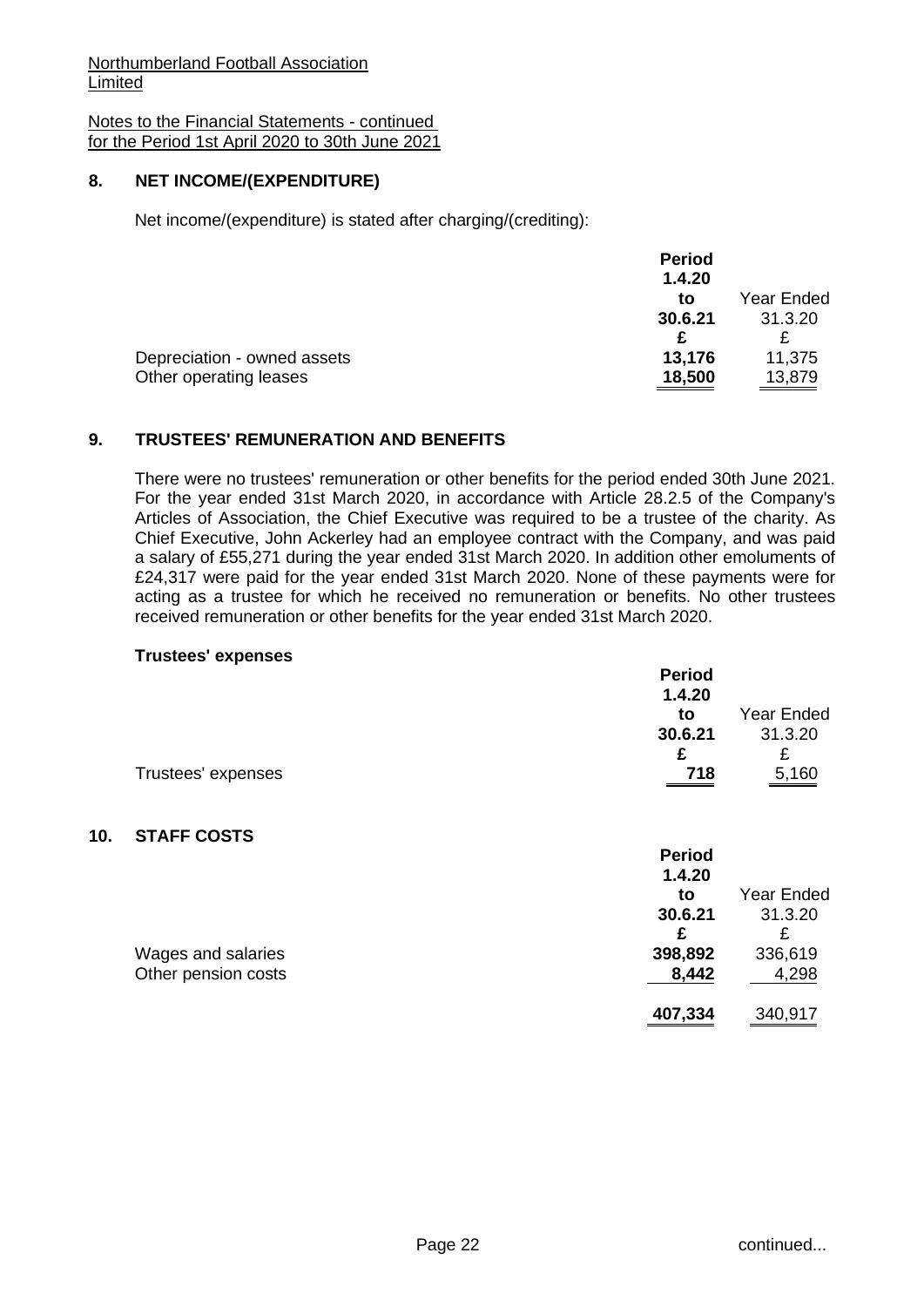Notes to the Financial Statements - continued for the Period 1st April 2020 to 30th June 2021

## **10. STAFF COSTS - continued**

The average monthly number of employees during the period was as follows:

| <b>Period</b> |            |
|---------------|------------|
| 1.4.20        |            |
| to            | Year Ended |
| 30.6.21       | 31.3.20    |
| 14            | 19         |

The number of employees whose employee benefits (excluding employer pension costs) exceeded £60,000 was:

|                   | <b>Period</b>            |            |
|-------------------|--------------------------|------------|
|                   | 1.4.20                   |            |
|                   | to                       | Year Ended |
|                   | 30.6.21                  | 31.3.20    |
| £70,001 - £80,000 | $\overline{\phantom{a}}$ |            |
|                   |                          |            |

## **11. COMPARATIVES FOR THE STATEMENT OF FINANCIAL ACTIVITIES**

|                                                                                    | Unrestricted<br>fund<br>£ | Restricted<br>fund<br>£ | Total<br>funds<br>£ |
|------------------------------------------------------------------------------------|---------------------------|-------------------------|---------------------|
| <b>INCOME AND ENDOWMENTS FROM</b><br><b>Charitable activities</b>                  |                           |                         |                     |
| Football development<br><b>Football operations</b>                                 | 140,246<br>66,793         | 236,597<br>35,635       | 376,843<br>102,428  |
| Other trading activities<br>Investment income                                      | 96,673<br>18,034          |                         | 96,673<br>18,034    |
| <b>Total</b>                                                                       | 321,746                   | 272,232                 | 593,978             |
| <b>EXPENDITURE ON</b><br>Raising funds                                             | 175,561                   |                         | 175,561             |
| <b>Charitable activities</b><br>Football development<br><b>Football operations</b> | 192,935<br>53,606         | 236,597<br>35,635       | 429,532<br>89,241   |
| <b>Total</b>                                                                       | 422,102                   | 272,232                 | 694,334             |
| <b>NET INCOME/(EXPENDITURE)</b>                                                    | (100, 356)                |                         | (100, 356)          |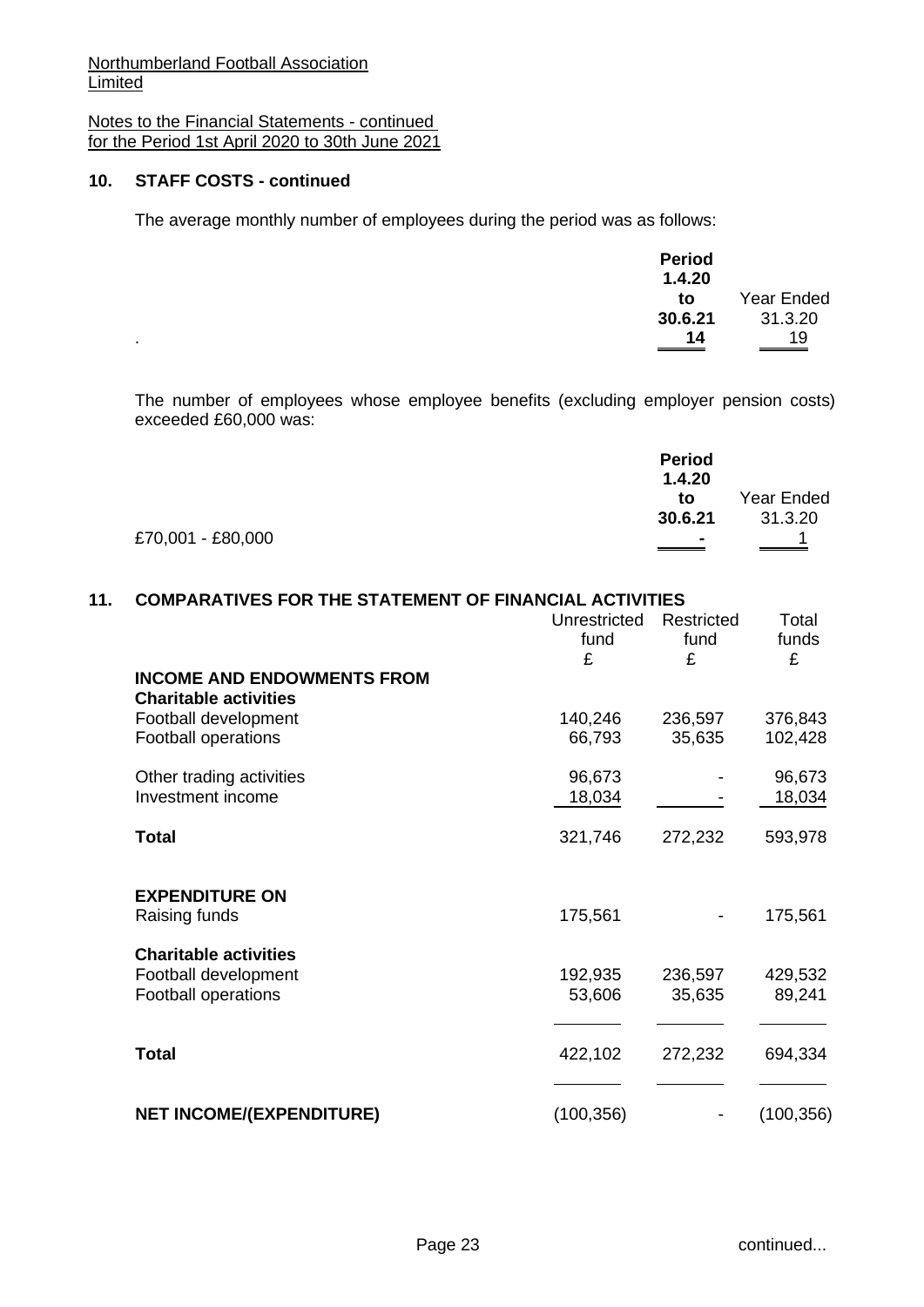Notes to the Financial Statements - continued for the Period 1st April 2020 to 30th June 2021

| 11. | <b>COMPARATIVES FOR THE STATEMENT OF FINANCIAL ACTIVITIES - continued</b> |                           |                                |                      |
|-----|---------------------------------------------------------------------------|---------------------------|--------------------------------|----------------------|
|     |                                                                           | Unrestricted<br>fund<br>£ | <b>Restricted</b><br>fund<br>£ | Total<br>funds<br>£  |
|     | <b>RECONCILIATION OF FUNDS</b>                                            |                           |                                |                      |
|     | <b>Total funds brought forward</b>                                        | 364,818                   |                                | 364,818              |
|     | <b>TOTAL FUNDS CARRIED</b><br><b>FORWARD</b>                              | 264,462                   |                                | 264,462              |
| 12. | <b>TANGIBLE FIXED ASSETS</b>                                              |                           |                                | <b>Fixtures</b>      |
|     |                                                                           | Freehold<br>property<br>£ | Plant and<br>machinery<br>£    | and<br>fittings<br>£ |
|     | <b>COST</b><br>At 1st April 2020<br><b>Additions</b>                      | 380,064                   | 59,573                         | 28,609               |
|     | At 30th June 2021                                                         | 380,064                   | 59,573                         | 28,609               |
|     | <b>DEPRECIATION</b><br>At 1st April 2020<br>Charge for year               | 134,452<br>9,480          | 59,573                         | 28,484<br>125        |
|     | At 30th June 2021                                                         | 143,932                   | 59,573                         | 28,609               |
|     | <b>NET BOOK VALUE</b><br>At 30th June 2021                                | 236,132                   |                                |                      |
|     | At 31st March 2020                                                        | 245,612                   |                                | 125                  |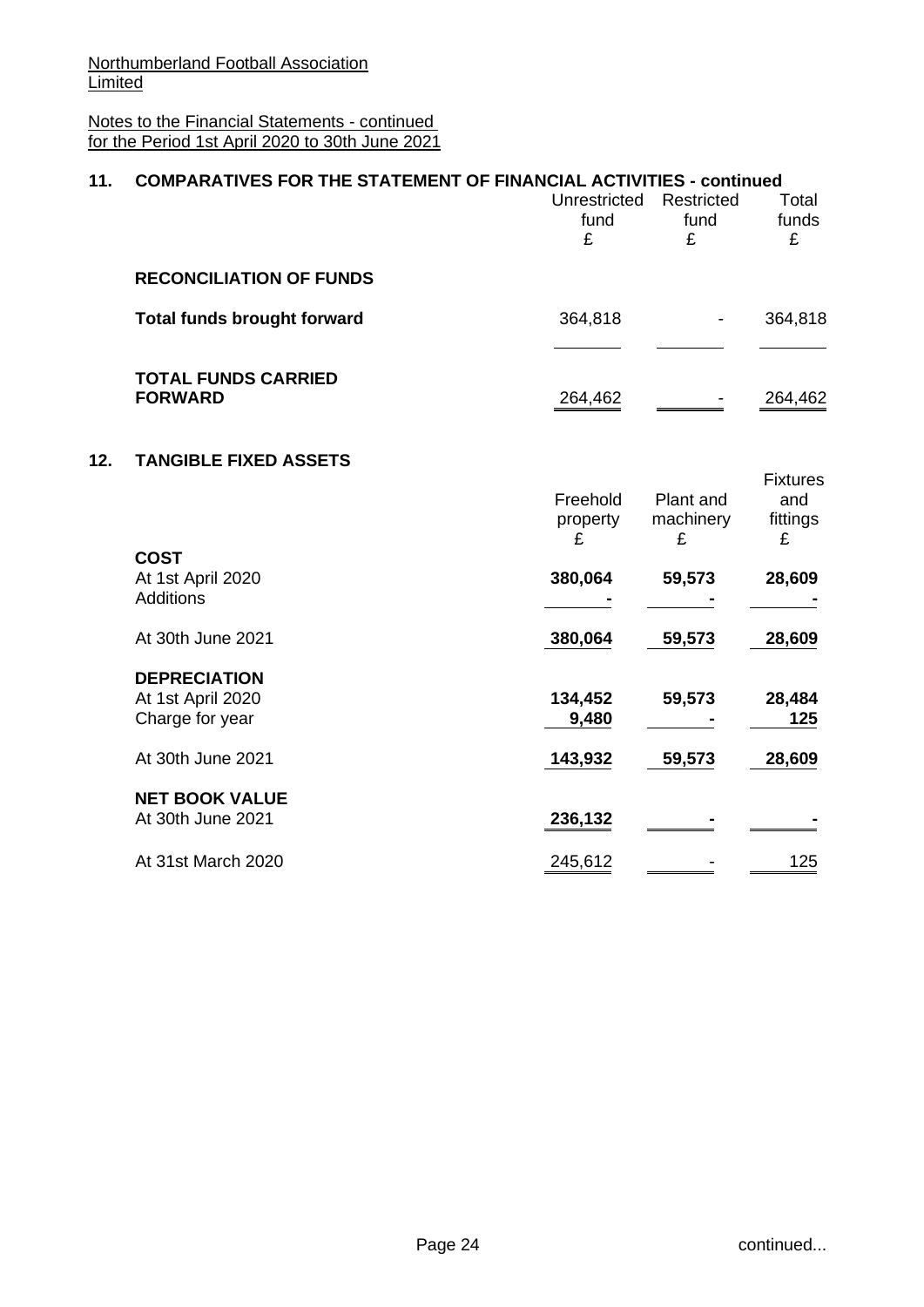Notes to the Financial Statements - continued for the Period 1st April 2020 to 30th June 2021

## **12. TANGIBLE FIXED ASSETS - continued**

|                                                             | Computer<br>equipment<br>£ | <b>Trophies</b><br>£ | <b>Totals</b><br>£ |
|-------------------------------------------------------------|----------------------------|----------------------|--------------------|
| <b>COST</b><br>At 1st April 2020<br><b>Additions</b>        | 36,413<br>3,224            | 5,161                | 509,820<br>3,224   |
| At 30th June 2021                                           | 39,637                     | 5,161                | 513,044            |
| <b>DEPRECIATION</b><br>At 1st April 2020<br>Charge for year | 32,207<br>3,571            | 5,161                | 259,877<br>13,176  |
| At 30th June 2021                                           | 35,778                     | 5,161                | 273,053            |
| <b>NET BOOK VALUE</b><br>At 30th June 2021                  | 3,859                      |                      | 239,991            |
| At 31st March 2020                                          | 4,206                      |                      | 249,943            |
|                                                             |                            |                      |                    |

#### **13. DEBTORS: AMOUNTS FALLING DUE WITHIN ONE YEAR**

|               | 30.6.21<br>£ | 31.3.20 |
|---------------|--------------|---------|
| Trade debtors | 22,604       | 7,142   |
| VAT           | 8,247        | 1,042   |
| Prepayments   | 7,458        | 8,698   |
|               | 38,309       | 16,882  |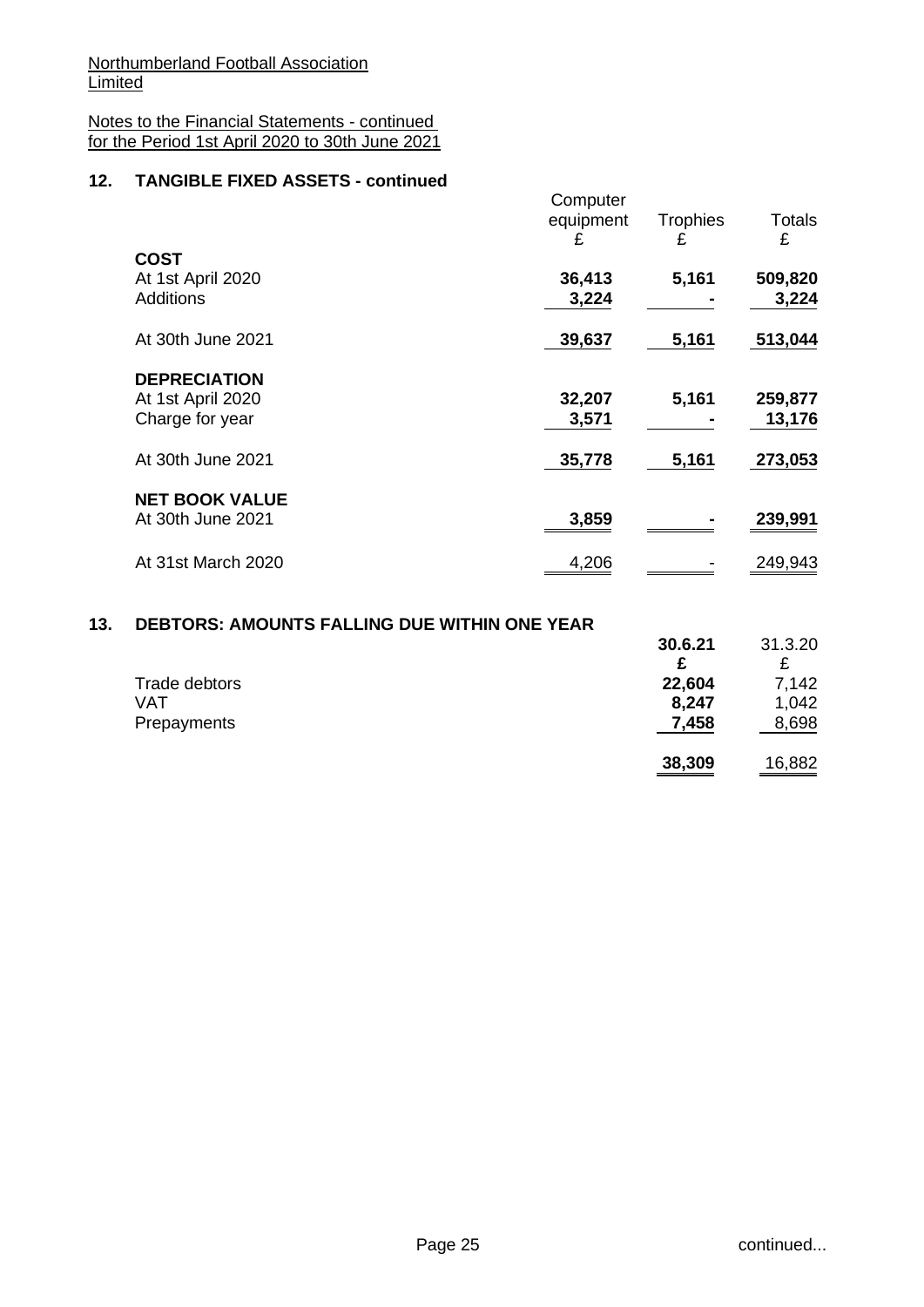Notes to the Financial Statements - continued for the Period 1st April 2020 to 30th June 2021

## **14. CREDITORS: AMOUNTS FALLING DUE WITHIN ONE YEAR**

| ONLDITONO. AMOUNTO I ALLINO DUL IVITIMI ONL TLAN |         |         |
|--------------------------------------------------|---------|---------|
|                                                  | 30.6.21 | 31.3.20 |
|                                                  |         |         |
| Trade creditors                                  | 15,706  | 6,585   |
| Social security and other taxes                  | 10,629  | 7.024   |
| Accrued expenses                                 | 117,951 | 92,281  |
|                                                  |         |         |
|                                                  | 144,286 | 105,890 |
|                                                  |         |         |

### **15. ACCRUALS AND DEFERRED INCOME**

|                    | 30.6.21 | 31.3.20 |
|--------------------|---------|---------|
|                    |         |         |
| Deferred FA grants | 105,019 | 110,977 |

### **16. MOVEMENT IN FUNDS**

|                                           | At 1.4.20<br>£ | <b>Net</b><br>movement<br>in funds<br>£ | At<br>30.6.21<br>£ |
|-------------------------------------------|----------------|-----------------------------------------|--------------------|
| <b>Unrestricted funds</b><br>General fund | 264,462        | 14,820                                  | 279,282            |
| <b>TOTAL FUNDS</b>                        | 264,462        | 14,820                                  | 279,282            |

Net movement in funds, included in the above are as follows:

|                                                   | Incoming<br>resources<br>£ | Resources<br>expended | Movement<br>in funds<br>£ |
|---------------------------------------------------|----------------------------|-----------------------|---------------------------|
| Unrestricted funds<br>General fund                | 352,752                    | (337, 932)            | 14,820                    |
| <b>Restricted funds</b><br><b>Restricted Fund</b> | 298,434                    | (298, 434)            |                           |
| <b>TOTAL FUNDS</b>                                | 651,186                    | (636,366)             | 14,820                    |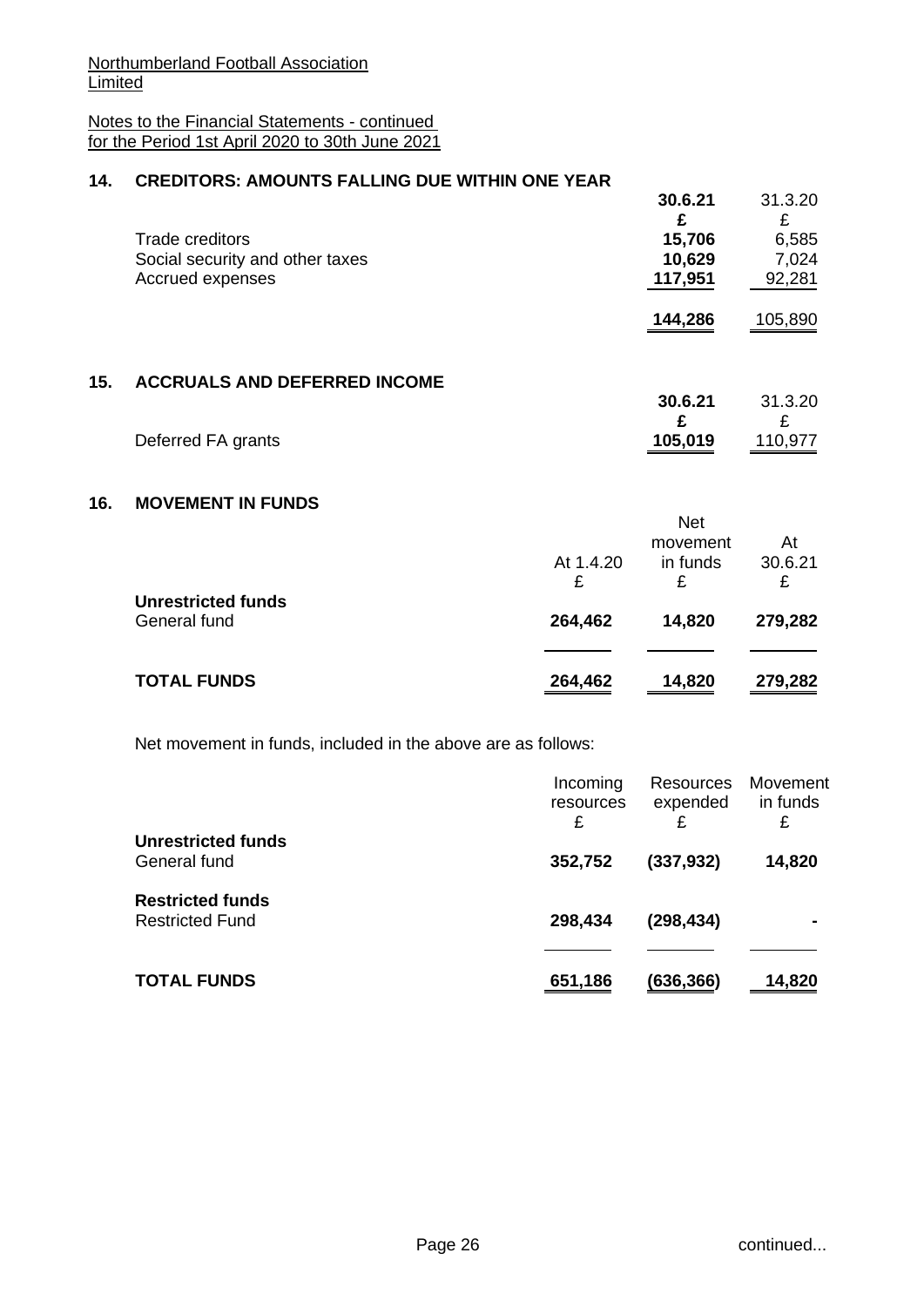Notes to the Financial Statements - continued for the Period 1st April 2020 to 30th June 2021

## **16. MOVEMENT IN FUNDS - continued**

### **Comparatives for movement in funds**

|                                           | At 1.4.19 | <b>Net</b><br>movement<br>in funds | At<br>31.3.20 |
|-------------------------------------------|-----------|------------------------------------|---------------|
|                                           | £         | £                                  | £             |
| <b>Unrestricted funds</b><br>General fund | 364,818   | (100, 356)                         | 264,462       |
|                                           |           |                                    |               |
| <b>TOTAL FUNDS</b>                        | 364,818   | (100,356)                          | 264,462       |

Comparative net movement in funds, included in the above are as follows:

|                         | Incoming<br>resources<br>£ | Resources<br>expended<br>£ | Movement<br>in funds<br>£ |
|-------------------------|----------------------------|----------------------------|---------------------------|
| Unrestricted funds      |                            |                            |                           |
| General fund            | 321,746                    | (422, 102)                 | (100, 356)                |
| <b>Restricted funds</b> |                            |                            |                           |
| <b>Restricted Fund</b>  | 272,232                    | (272, 232)                 |                           |
|                         |                            |                            |                           |
| <b>TOTAL FUNDS</b>      | 593,978                    | (694,334)                  | (100, 356)                |

Restricted funds represent grants made to the charitable company by the Football Association which are to be specifically used as directed by the donor.

## **17. RELATED PARTY DISCLOSURES**

There were no related party transactions for the period ended 30th June 2021.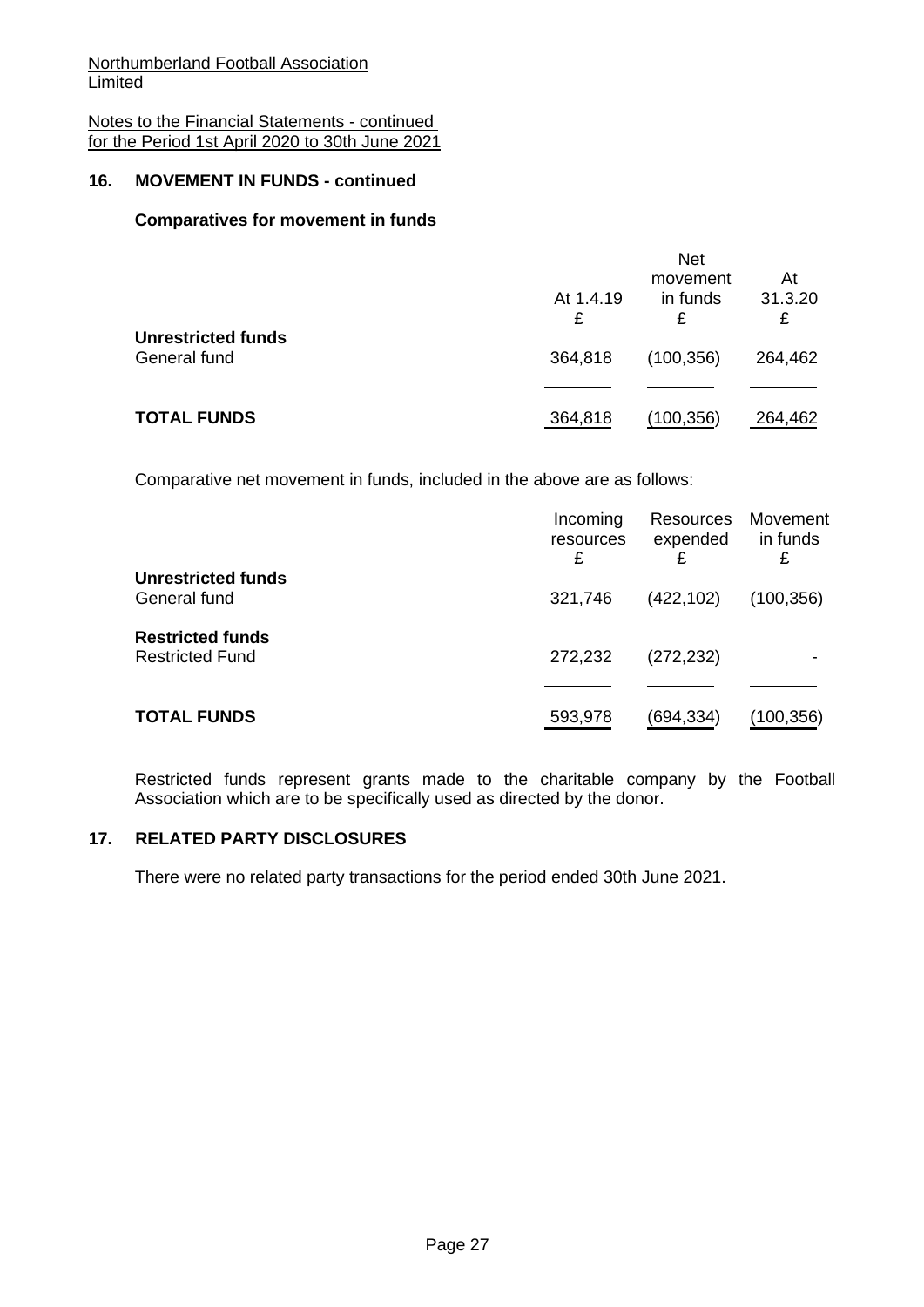#### Detailed Statement of Financial Activities for the Period 1st April 2020 to 30th June 2021

|                                                                                                              | <b>Period</b><br>1.4.20<br>To<br>30.6.21<br>£ | Year Ended<br>31.3.20<br>£            |
|--------------------------------------------------------------------------------------------------------------|-----------------------------------------------|---------------------------------------|
| <b>INCOME AND ENDOWMENTS</b>                                                                                 |                                               |                                       |
| <b>Other trading activities</b><br>FA grants released<br>Marketing, communications & PR<br>County youth team | 6,807<br>13,312                               | 5,241<br>25,423<br>1,300              |
| FA Annual grant<br>FA Administration grant<br>Disciplinary income<br>Ground maintenance                      | 7,550<br>500<br>39,492<br>42,651              | 19,393<br>2,000<br>43,316             |
|                                                                                                              | 110,312                                       | 96,673                                |
| <b>Investment income</b><br>Rents received<br>Interest received                                              | 23,858<br>30                                  | 17,920<br>114                         |
|                                                                                                              | 23,888                                        | 18,034                                |
| <b>Charitable activities</b>                                                                                 |                                               |                                       |
| Coaching income<br>Development income<br>Members affiliation fees<br>County cup competitions                 | 22,537<br>6,963<br>46,812<br>9,386            | 103,758<br>47,732<br>35,859<br>22,929 |
| Refereeing activities<br>Workforce funding<br>Government grants                                              | 24,493<br>295,825<br>110,970                  | 20,910<br>248,083                     |
|                                                                                                              | 516,986                                       | 479,271                               |
| <b>Total incoming resources</b>                                                                              | 651,186                                       | 593,978                               |
| <b>EXPENDITURE</b>                                                                                           |                                               |                                       |
| <b>Other trading activities</b><br>Purchases<br>Wages                                                        | 38,417<br>103,067                             | 16,425<br>88,427                      |
|                                                                                                              | 141,484                                       | 104,852                               |

This page does not form part of the statutory financial statements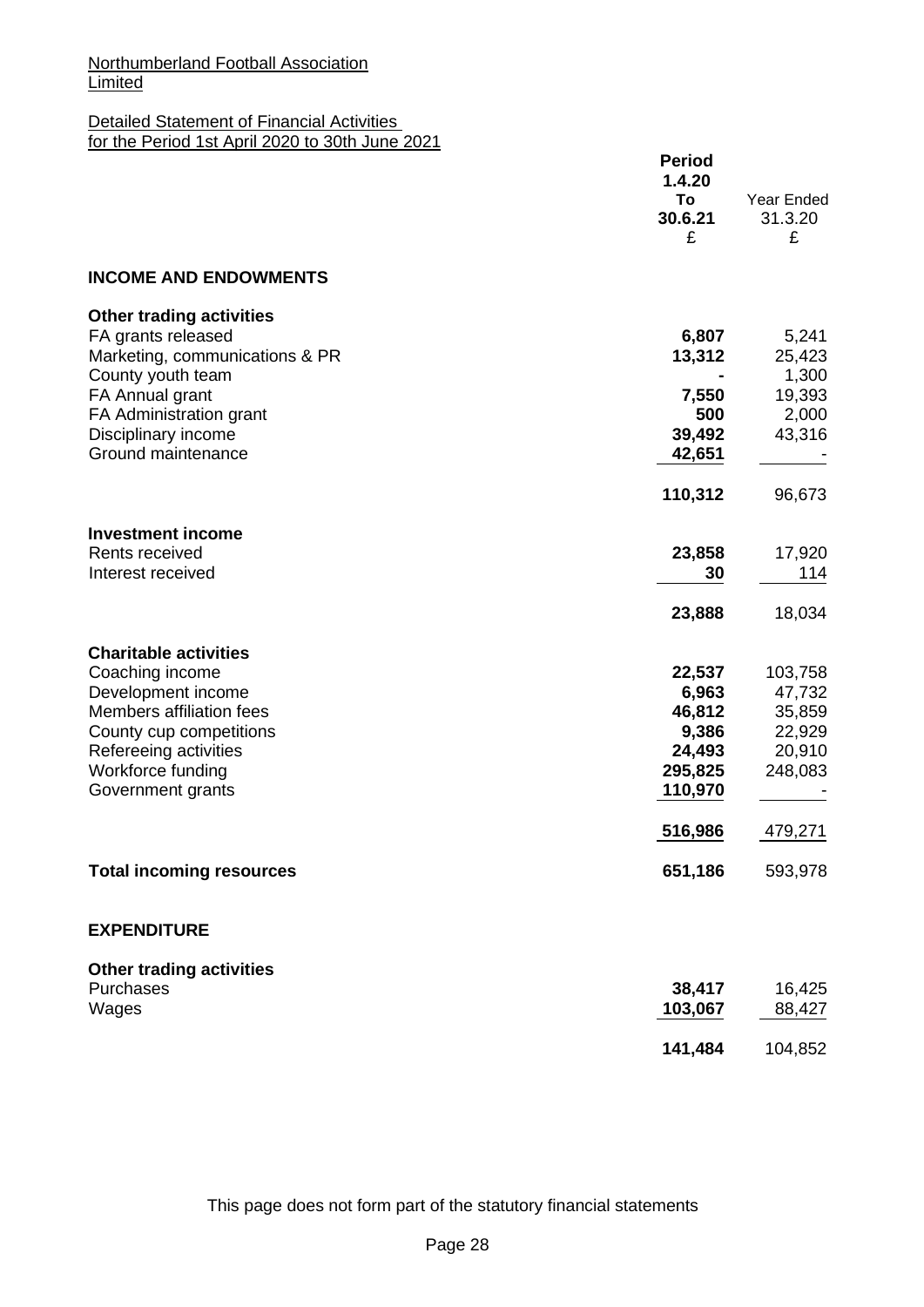# Detailed Statement of Financial Activities

for the Period 1st April 2020 to 30th June 2021

|                                                        | <b>Period</b><br>1.4.20<br>to<br>30.6.21<br>£ | Year Ended<br>31.3.20<br>£ |
|--------------------------------------------------------|-----------------------------------------------|----------------------------|
| <b>Other trading activities</b>                        |                                               |                            |
| <b>Charitable activities</b>                           |                                               |                            |
| Development activity costs<br><b>Affiliation costs</b> | 44,372                                        | 118,270<br>8,599           |
| <b>Competitions expenses</b>                           | 1,223                                         | 11,618                     |
| Refereeing activity costs                              | 5,604                                         | 6,501                      |
|                                                        | 51,199                                        | 144,988                    |
| <b>Support costs</b>                                   |                                               |                            |
| <b>Management</b>                                      |                                               |                            |
| Wages                                                  | 295,825                                       | 248,192                    |
| Pensions<br>Rent                                       | 8,442<br>18,500                               | 4,298<br>13,879            |
| Water rates                                            | 2,607                                         | 210                        |
| Insurance                                              | 15,631                                        | 8,712                      |
| Light and heat                                         | 7,347                                         | 6,618                      |
| Postage and telephone                                  | 7,895                                         | 5,900                      |
| Printing and stationery                                | 245                                           | 2,473                      |
| Staff training                                         | 270                                           |                            |
| Cleaning and maintenance                               | 6,129                                         | 14,122                     |
| Board and council expenses                             |                                               | 1,617                      |
| County youth team expenses                             |                                               | 4,532                      |
| Office services<br>Workforce expenses                  | 900<br>5,416                                  | 288<br>23,548              |
| VAT partial exemption                                  | (620)                                         | 8,929                      |
| Workforce reorganisation                               | 13,381                                        | 72,091                     |
| Depreciation of tangible and heritage                  |                                               |                            |
| assets                                                 | 13,177                                        | 11,375                     |
|                                                        | 395,145                                       | 426,784                    |
| <b>Finance</b>                                         |                                               |                            |
| Bank charges                                           | 1,310                                         | 3,171                      |
| <b>Governance costs</b>                                |                                               |                            |
| Trustees' expenses                                     | 718                                           | 5,160                      |
| Accountancy fees<br>Legal and professional fees        | 5,362<br>41,148                               | 2,825<br>6,554             |
|                                                        | 47,228                                        | 14,539                     |

This page does not form part of the statutory financial statements